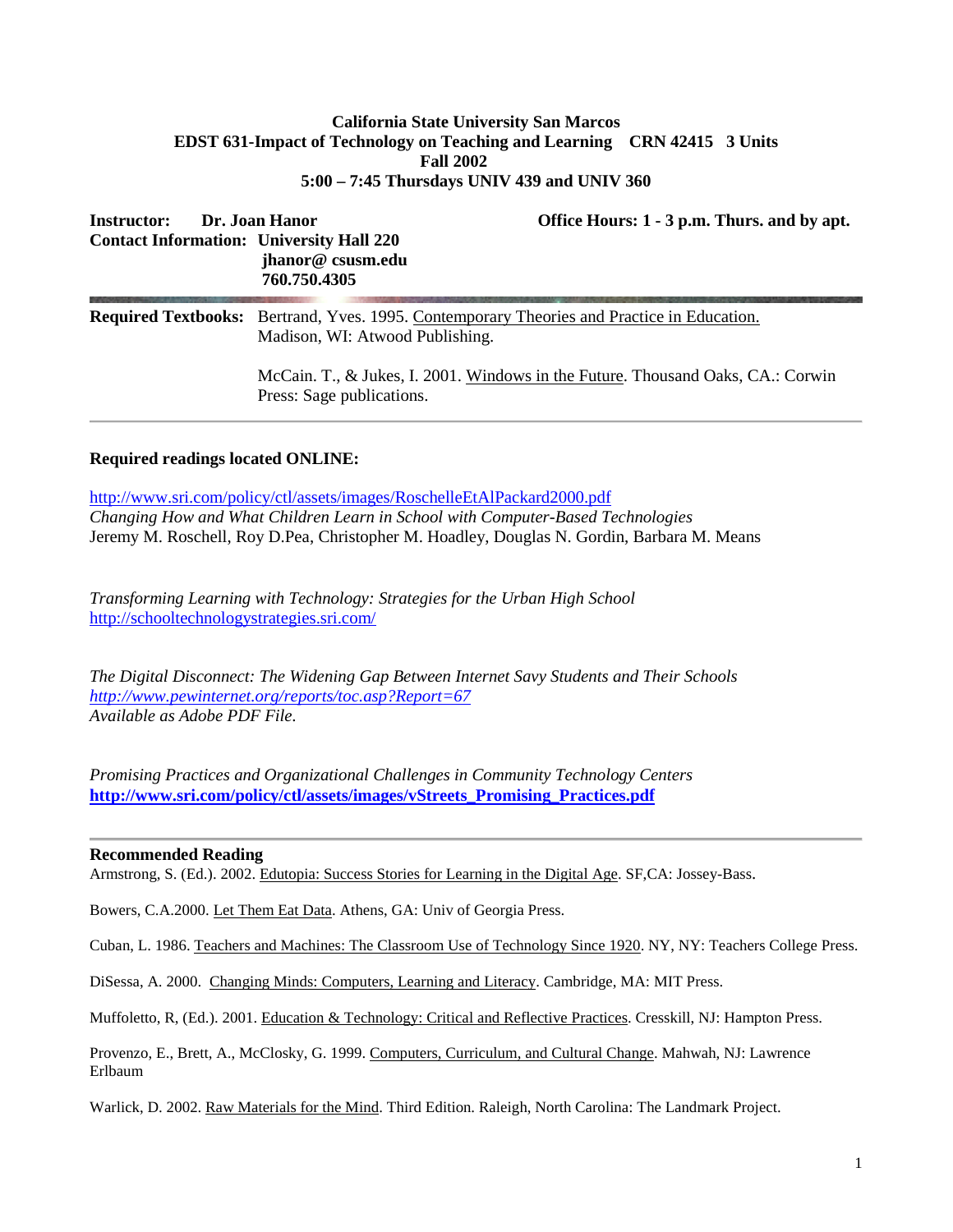#### **Course Description**

This course engages learners in the critical analysis of how technology contributes to learning, teaching and educational reform. Topics include the pedagogy of distance and distributed learning; using collaborative technologies for user-generated content; tapping into students' social and learning needs through videoconferencing; portfolio assessment, community based and project-based learning. Special emphasis is placed on how technology influences various communities of learners. EDST 631 will be in a seminar format using teleconferencing, collaborative teamwork, critical reflection, and analysis of practice.

#### **Learner Outcomes**

- 1. Analyze and illustrate various ways in which technologies may contribute to learning, teaching and educational reform.
- 2. Relate classroom applications of technology to contemporary theories and practice in education.
- 3. Demonstrate skill in the use of technology including teleconferencing for teaching and learning.
- 4. Synthesize information related to the impact of technology on learning, teaching and various communities of learners to formulate a convincing and articulate position to inform your role as educator.

| Week | Date     | Topic                                                                                                                                                          | Assignment Due                                                                                                                                                                                                                                                                                                                  |
|------|----------|----------------------------------------------------------------------------------------------------------------------------------------------------------------|---------------------------------------------------------------------------------------------------------------------------------------------------------------------------------------------------------------------------------------------------------------------------------------------------------------------------------|
| 1    | Sept. 5  | <b>Introduction</b><br>Relating contemporary theories and practice in education<br>to classroom applications of technology                                     | Please go to ACD 202 to activate your<br>CSUSM email account, or provide another<br>email address.<br>Beginning Sept. 12, each class will include a<br>Reading Response - with student led<br>discussion on topic (no more than 2<br>people/class. Approximately 20-30 minutes)<br>Please sign up for the topic of your choice. |
| 2    | Sept. 12 | <b>How People Learn</b><br>Assignment for Oct. 10<br><b>IMovie</b> preparation<br>Collect 3-7 minutes of digital video max<br>Story board with 5-10 file cards | Reading Response #1 (located online)<br>Changing How and What Children Learn in<br>School with Computer-Based Technologies<br>http://www.sri.com/policy/ctl/assets/images/<br>RoschelleEtAlPackard2000.pdf                                                                                                                      |
| 3    | Sept. 19 | Getting Started with Videoconferencing<br>VIDEOCONFERENCE 5:30-7:00<br><b>Richard Harrison</b>                                                                 | Reading Response #2 (located online)<br>Transforming Learning with Technology:<br>Strategies for the Urban High School<br>http://schooltechnologystrategies.sri.com/                                                                                                                                                            |
| 4    | Sept. 26 | <b>Classroom applications for Videoconferencing</b><br>VIDEOCONFERENCE 5:30-7:00<br>Katie Beedon                                                               | Reading Response #3 Available as Adobe PDF File<br>The Digital Disconnect: The Widening Gap<br>Between Internet Savy Students and Their<br>Schools.<br>http://www.pewinternet.org/reports/toc.asp?R<br>$eport = 67$                                                                                                             |
| 5    | Oct. 3   | <b>Collaborative Learning as an Instructional</b>                                                                                                              | <b>VC</b> Draft Due                                                                                                                                                                                                                                                                                                             |

## **Course Outline (Calendar of topics)**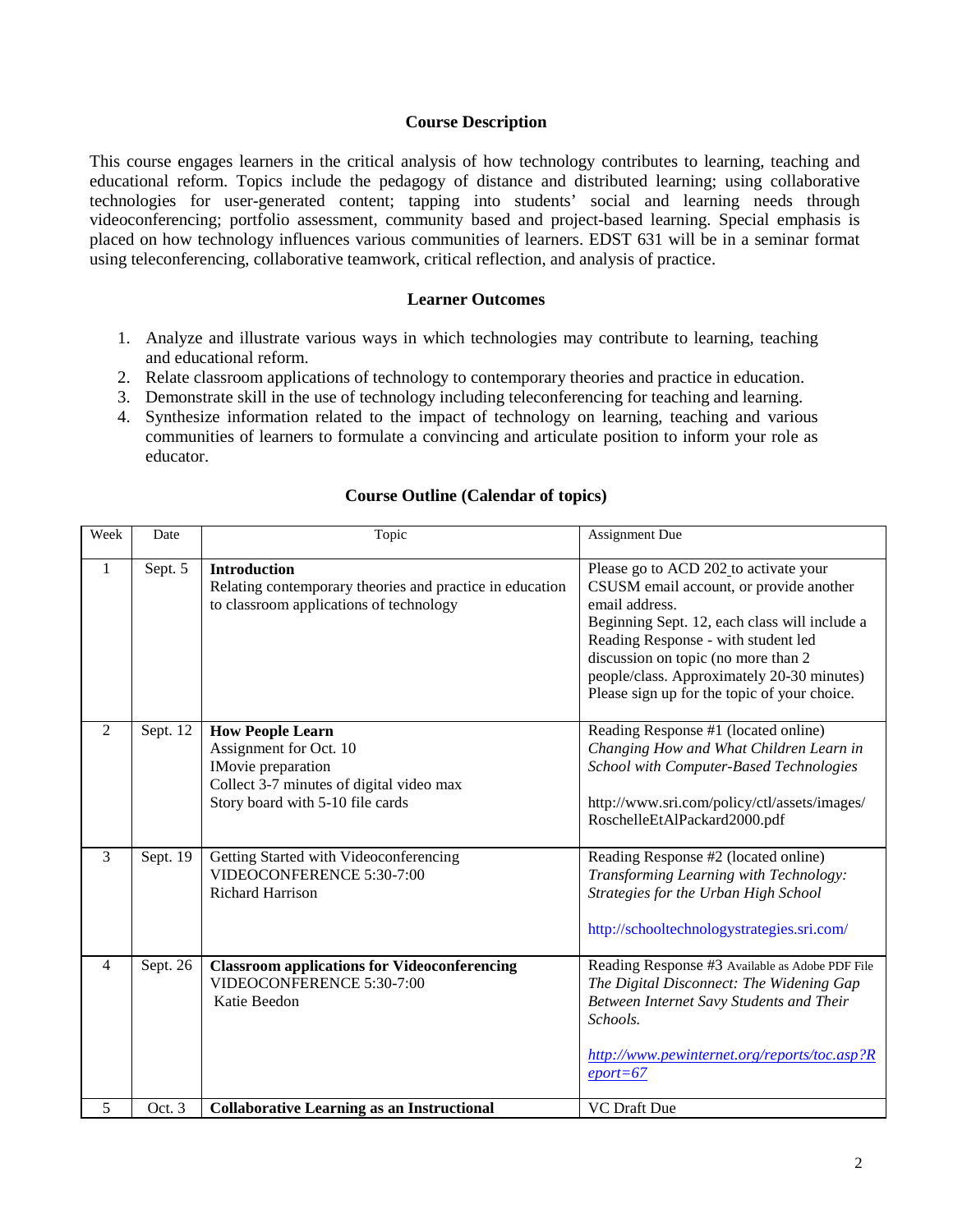| Week   | Date     | Topic                                                                                                                                                                                                                                                                                | Assignment Due                                                                                                                                                                                                   |
|--------|----------|--------------------------------------------------------------------------------------------------------------------------------------------------------------------------------------------------------------------------------------------------------------------------------------|------------------------------------------------------------------------------------------------------------------------------------------------------------------------------------------------------------------|
|        |          | Methodology<br>VIDEOCONFERENCE 5:30-7:00<br><b>Yvonne Andres</b><br>Benefits of using collaborative learning as an instructional<br>methodology<br>Incorporating videoconferencing as an effective collaborative<br>learning tool<br>• Finding partners and establishing group goals | Reading Response #4<br>Windows in the Future Part 1. pp. 1-65                                                                                                                                                    |
| 6      | Oct. 10  | Using digital video for documenting and reflecting                                                                                                                                                                                                                                   | <b>IMovie</b> preparation<br>3-7 minutes of digital video max<br>Story board with 5-10 file cards                                                                                                                |
| 7      | Oct. 17  | <b>Using PDA's to Increase Professional Productivity</b><br>Susan Brooks-Young                                                                                                                                                                                                       | Reading Response #5<br>Selected article on PDA's                                                                                                                                                                 |
| 8      | Oct. 24  | In lieu of class meeting you may either<br>• prepare for your videoconference<br>• use lab time to become more familiar with imovie<br>• prepare reflections on your progress for your portfolio                                                                                     |                                                                                                                                                                                                                  |
| Poster | Sessions |                                                                                                                                                                                                                                                                                      | <b>Poster Reading Response Due</b><br>Bertrand, Yves. 1995. Contemporary Theories<br>and Practice in Education.<br>Madison, WI: Atwood Publishing.                                                               |
| 10     | Nov. 7   | VIDEOCONFERENCE 5:30-7:00<br>Student Led                                                                                                                                                                                                                                             | Reading Response #6<br>Windows in the Future Part Two pp. 65- end                                                                                                                                                |
| 11     | Nov. 14  | In lieu of class meeting you may either<br>• prepare for your videoconference<br>• use lab time to work with imovie<br>• prepare reflections on your progress for your portfolio                                                                                                     |                                                                                                                                                                                                                  |
| 12     | Nov. 21  | Topic: Communication Strategies for VC<br>Sherry Wulff, Alverno College<br><b>Transactional Distance</b><br>Robert Bulik, University of Texas<br>VIDEOCONFERENCE 5:30-7:00                                                                                                           | Reading Response #7<br>Promising Practices and Organizational<br>Challenges in Community Technology<br><i>Centers</i><br>http://www.sri.com/policy/ctl/assets/images/v<br><b>Streets Promising Practices.pdf</b> |
| 13     | Dec. 5   | VIDEOCONFERENCE 5:30-7:00<br>Student Led                                                                                                                                                                                                                                             |                                                                                                                                                                                                                  |
| 14     | Dec. 12  | VIDEOCONFERENCE 5:30-7:00<br>Student Led                                                                                                                                                                                                                                             |                                                                                                                                                                                                                  |
| 15     | Dec. 19  | <b>Finals Week</b>                                                                                                                                                                                                                                                                   |                                                                                                                                                                                                                  |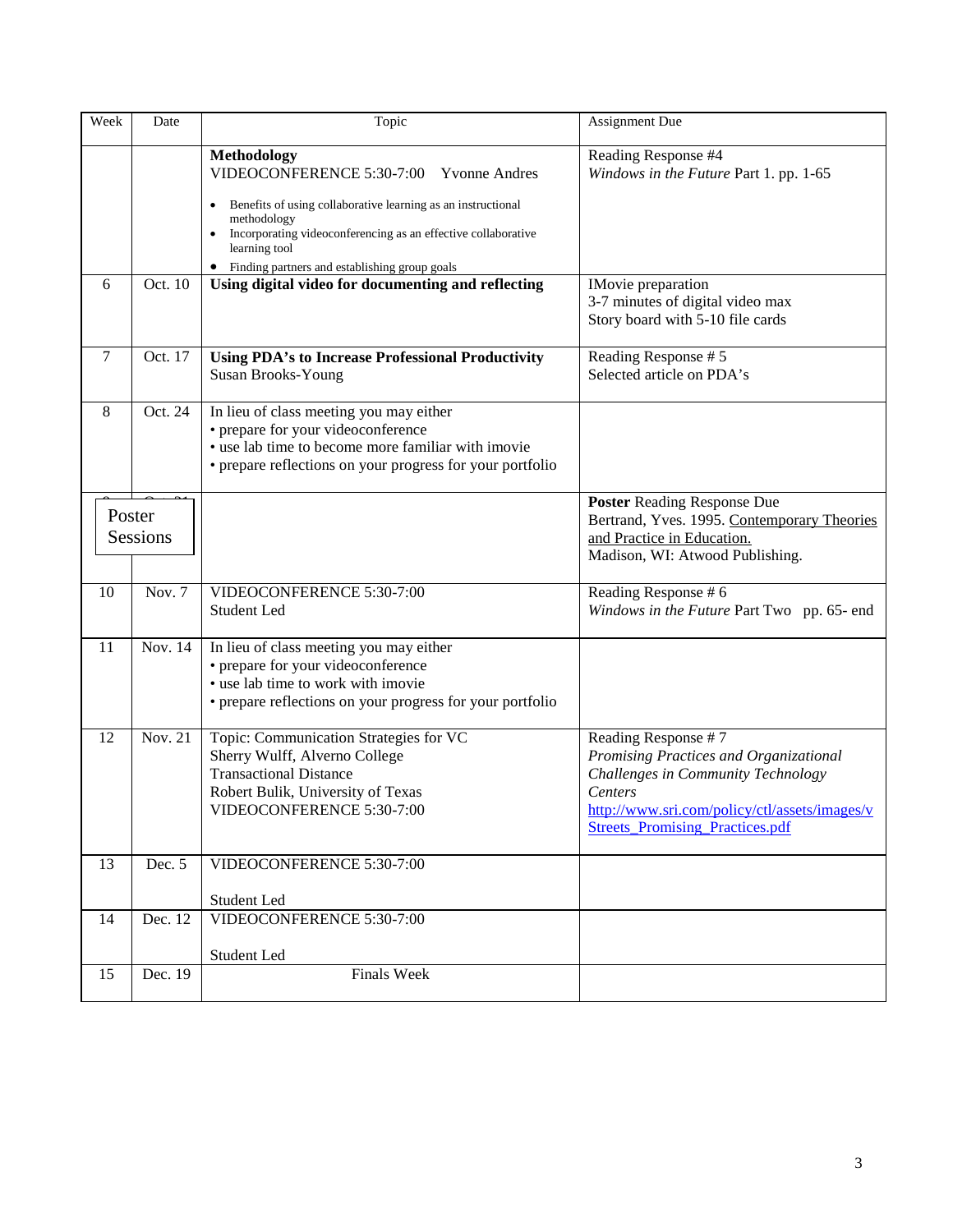#### **Course Requirements and Assignments**

There will be two primary requirements: the portfolio and reading response exercises, which include written demonstration of pedagogical content knowledge. The portfolio will be collaboratively assessed during the final classes. Reading responses will be assessed on a weekly basis.

The *portfolio* will consist of several entries, each of which asks for direct evidence of addressing course content and an analytical commentary on evidence for meeting course objectives and related course learnings. There are *three different 631classroom-based entries*, *one requires learners to videotape a videoconference interaction, one requires learners to plan, implement and evaluate a videoconference session, and one documents critical analysis through group leadership.* From these data, learners will write a *detailed analysis of their learning and teaching* reflected in the videotape and/or student work. These reflections should include documentation of the learner's work with colleagues and the larger educational technology community.

The *Reading Response exercises* are written demonstration of content knowledge including the ability to respond to specific prompts, within a specified time period. There are seven written responses and one more inclusive analysis in the form of a poster session The poster session is due Oct. 31 on relating contemporary theories and practice in education to classroom applications of technology.

- **Reading responses. (12%)**
- **Class participation, including videoconferencing and peer support. (15%)**
- **Completed portfolio entries including one videotape or iMovie. (50%)**
- **Critical Analysis/Group Leadership: practice of descriptive, analytic, and reflective thinking through discussion leadership (8%)**
- **Videoconference planning, research on content area, implementing and evaluating. (15%)**

#### **Assignments**

#### **Reading Responses**

- **Learner Outcome:** Analyze and illustrate various ways in which technologies may contribute to learning, teaching and educational reform.
- **Activity:** Students will demonstrate mastery of the concepts and processes in this professional education class by a series of written responses and applications to the readings and class discussions. For the readings, students should present their responses to each assignment in one of the following forms:

a. Big Ideas paper explaining the key concepts in either outline or narrative form b. visual or symbolic representation of the key concepts

c. graphic organizer that demonstrates the key concepts and their relationships to one another (such as through the use of Inspiration or other graphic organizer)

The responses should be 1-2 pages. They must be typed or digitally created. They will be checked off for completion at each class; representative samples will be examined for closer reading.

#### **Assessment:** Key skills/knowledge:

At what level have you comprehended the content? Is your work a summary of the content presented? How have you connected your readings to other readings or life experiences?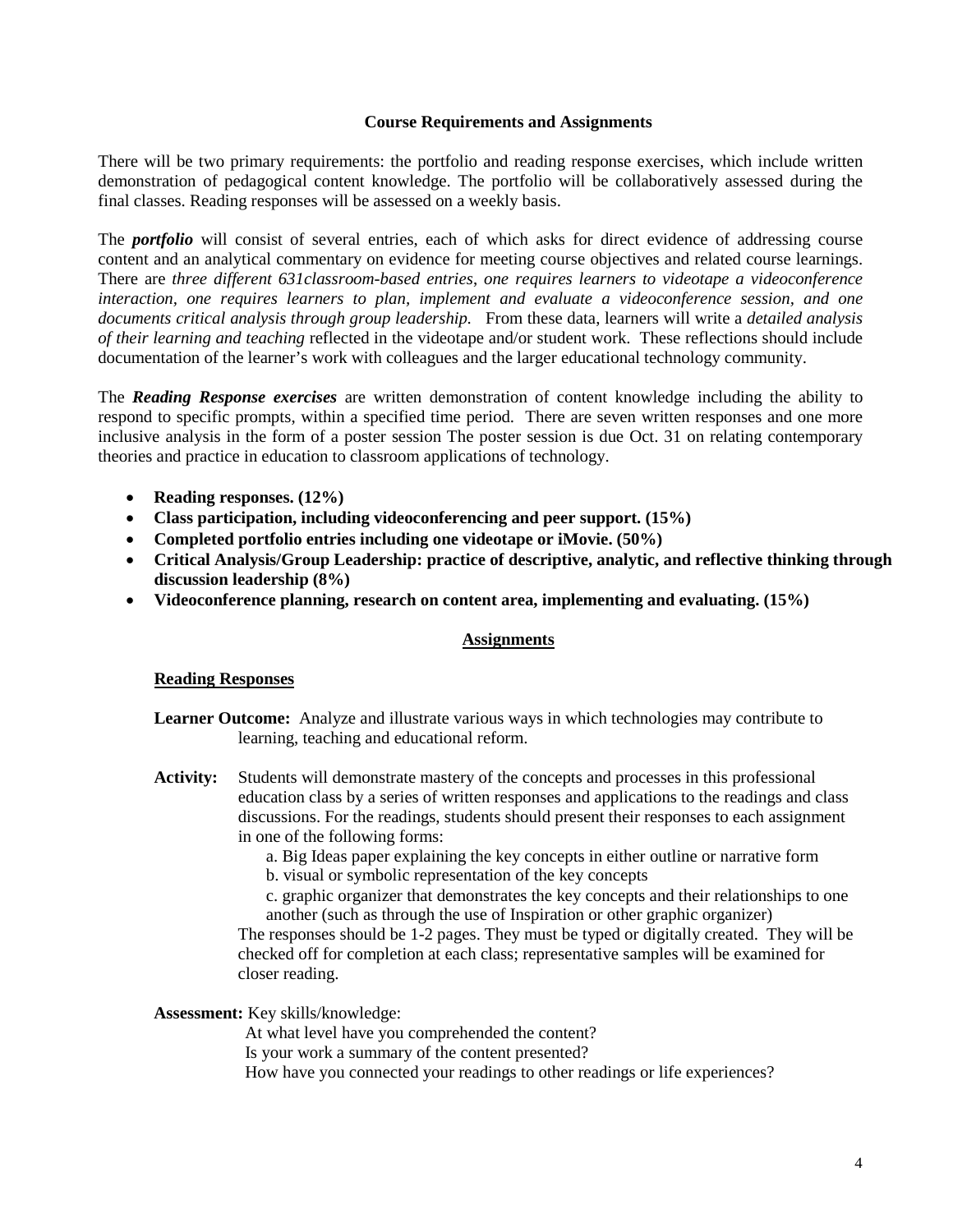Late assignments will be penalized by point reductions each day they are late.

#### **Assignment : Poster Session Oct.31**

**Learner Outcome**: Relate classroom applications of technology to contemporary theories and practice in education.

Activity: Read Contemporary Theories and Practice in Education.

Prepare a POSTER SESSION that demonstrates your ability to relate contemporary theories and practice in education to classroom applications of technology. Student poster may be digital or hard copy display. It must include a cogent argument supporting the benefits of a specific educational use of technology and the related educational theory which supports the practice. Quotes, proper citations and references must be included. Photographs, diagrams and visual mapping are encouraged.

**Assessment:** Key skills/knowledge:

At what level have you comprehended the content? Does your work directly connect theory with practice? How have you connected your readings to other readings or life experiences? How might this presentation contribute substantial information at conference or professional gatherings?

#### **Assignment: Critical Analysis/Group Leadership**

**Learner Outcome:** Synthesize information related to the impact of technology on learning, teaching and various communities of learners to formulate a convincing and articulate position to inform your role as educator.

**Activity:** Lead and facilitate a discussion on concepts related to the impact of technology Select a topic from the list of readings Provide summary of reading in some visual, audio or tactile format Raise provocative questions that will cause members to do more thinking Assist the group in seeing connections to other readings and experiences Use citations to support major points of discussion Help participants see the how the discussion is related to the purposes of the group Assure everyone has a chance to express his/her opinions Summarize and bring discussion to closure

**Assessment:** Key skills/knowledge:

Use of higher-order cognitive skills: application, analysis, synthesis, evaluation (Bloom e al.1956 :Gronlund 1978).

Did you actively engage others in the discussion?

To what extent did you include special needs students, various communities of learners or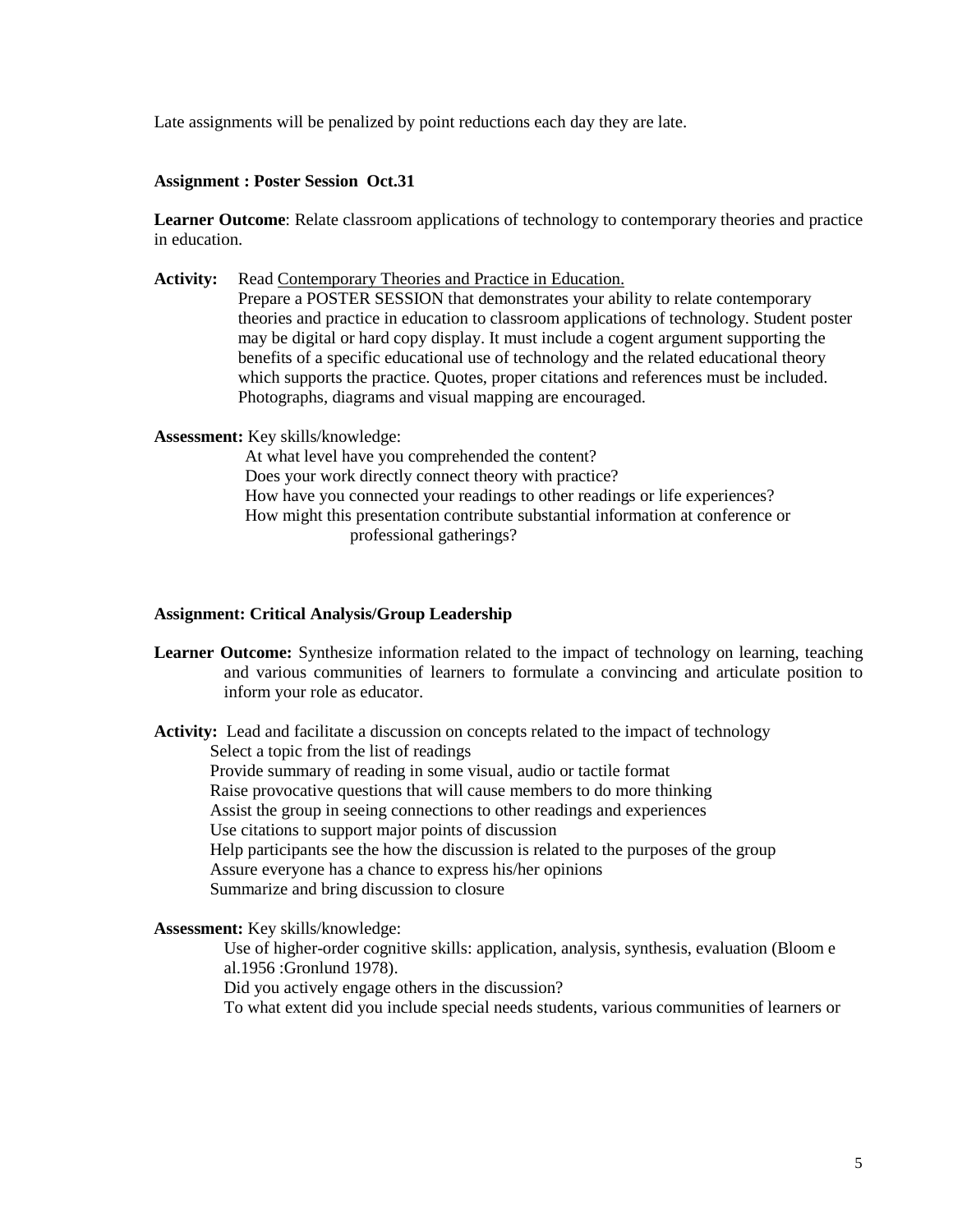## **Assignment: Videoconference including plan, research content area, design, implement and evaluate.**

**Learner Outcome:** Demonstrate skill in the use of technology including teleconferencing for teaching and learning.

## **Activity**

- Prepare and submit VC plan in draft form for feedback (due Oct. 3)
- comprehensive typed instructional design/plan for Videoconference \*due 2 weeks before VC
- *implementation*
- documentation and reflection through video or imovie
- evaluation/assessment
- reflection.

**Assessment:** Key skills/knowledge:

To what extent did you actively engage distant as well as local participants? Were learner outcomes identified, addressed and met? To what extent did the video document and contribute to the reflective process?

## **Criteria for Grading Assignments**

| A            | Outstanding work on assignment, excellent syntheses of information and           | 90-100%     |
|--------------|----------------------------------------------------------------------------------|-------------|
|              | experiences, great insight and application, and excellent writing.               |             |
| B            | Completion of assignment in good form with good syntheses and                    | 80-89%      |
|              | application of information and experiences; writing is good.                     |             |
| $\mathsf{C}$ | Completion of assignment, adequate effort, adequate synthesis of                 | 70-79%      |
|              | information and application of information and experiences, writing is adequate. |             |
| D            | Incomplete assignment, inadequate effort and synthesis of information,           | $60 - 69\%$ |
|              |                                                                                  |             |

writing is less than adequate.

## **Grading Policy**

## *An "A" student is one who:*

- completes all assignments on time and demonstrates the ability to summarize, analyze, and/or reflect at high levels.
- varies sources of information for assignments, demonstrating high degree of effort in pursuing varied perspectives around important educational issues.
- completes all the reading assignments and develops thoughtful and thorough responses.
- produces work that reveals a strong commitment to self-discovery and learning.
- produces work at a high professional level in terms of both writing and content.
- develops a high quality presentation, demonstrating significant learning around a contemporary issue.
- presents confidently and intelligently, demonstrating effective teaching skills.
- completes assignments in/out of class with a focus on learning and exploration, pushing him/herself to better understand the profession through quality work.
- attends almost every class meeting and is fully engaged during class.
- pushes him/herself to new understandings by participating in discussions, sharing his/her opinions, and valuing others' perspectives.
- contributes to the positive environment of the class by respecting all members.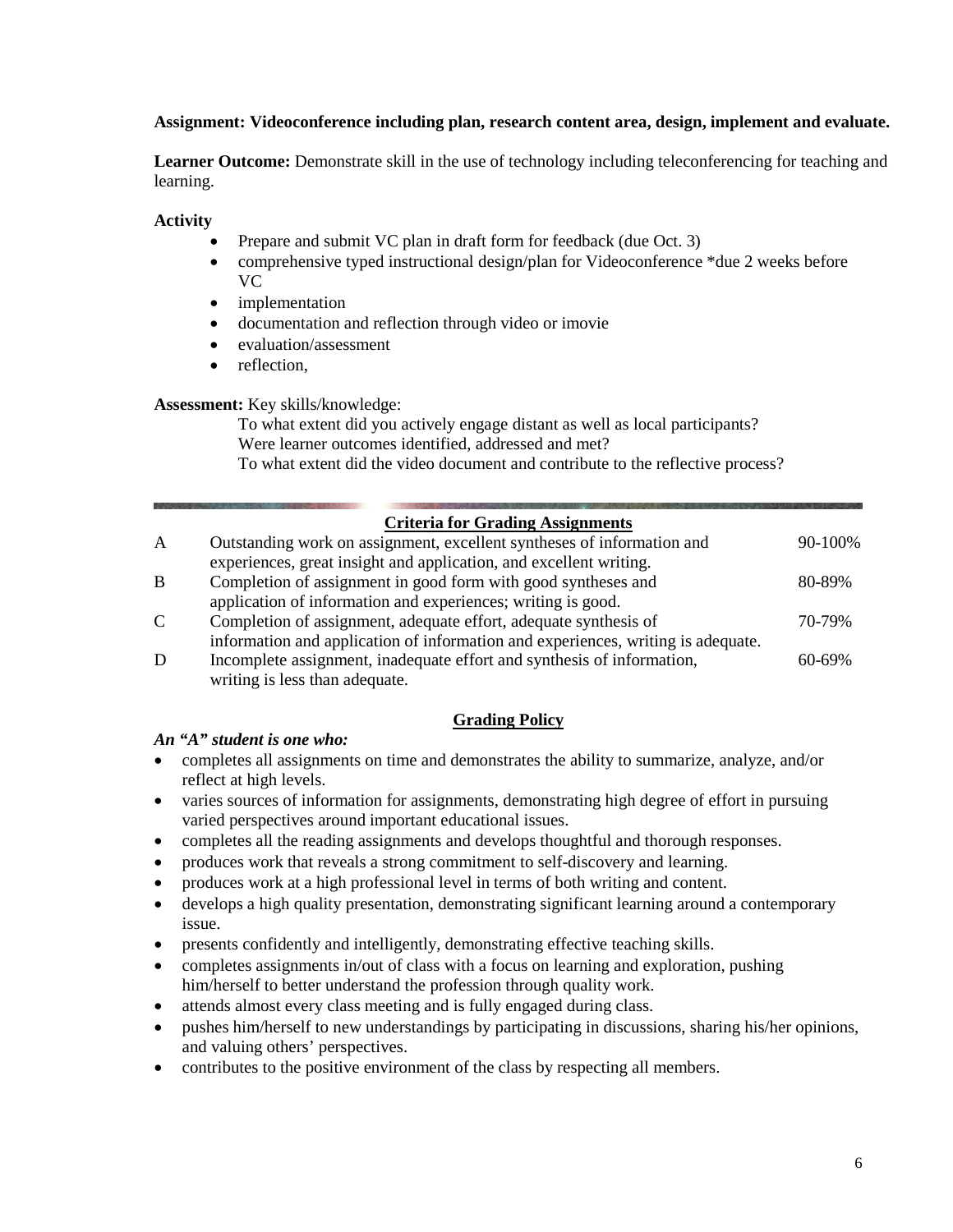## *A "B" student is one who:*

- completes all or almost all assignments, all or most on time, and demonstrates the ability to summarize, analyze, and/or reflect at fairly high levels, showing consistent improvement over time.
- varies sources of information for assignments, demonstrating high degree of effort in pursuing varied perspectives around important educational issues.
- completes all or most of the reading assignments and develops thoughtful and fairly thorough responses.
- produces work that reveals a commitment to self-discovery and learning.
- produces work that is close to professional level in terms of both content and writing, working to develop a strong command of writing, speaking, planning and presenting.
- develops presentations, demonstrating significant learning
- presents confidently and intelligently, demonstrating effective teaching skills.
- completes assignments in/out of class with a focus on learning and exploration, pushing him/herself to better understand the profession through quality work.
- attends almost every class meeting and is regularly engaged during class.
- pushes him/herself to new understandings by participating in discussions, sharing his/her opinions, and valuing others' perspectives.
- contributes to the positive environment of the class by respecting all members.

## *A "C" student is one who:*

- completes or attempts most of the assignments, mostly on time, and demonstrates the ability to do some quality summarizing, analysis, and reflection, showing improvement over time.
- varies sources of information for assignments, demonstrating effort in pursuing varied perspectives around important educational issues.
- completes most of the reading assignments and develops thoughtful and sometimes thorough responses.
- produces work that reveals a commitment to some self-discovery and learning.
- produces work that is not yet at a professional level in terms of both writing and content.
- develops a quality presentation, demonstrating learning around a contemporary issue.
- presents confidently and intelligently, demonstrating some effective teaching skills.
- completes assignments in/out of class with a focus on learning and exploration, pushing him/herself a little to better understand the profession.
- attends most class meetings and is often engaged during class.
- pushes him/herself to some new understandings by participating to a moderate degree in discussions, sharing his/her opinions, and valuing others' perspectives.
- contributes to the positive environment of the class by respecting all members.

A "D" student is one who doesn't meet all of the minimal standards of a "C" student; "F" is earned by someone who hasn't completed significant portions of the required work and fails to meet the "C" student standards.

**Writing:** In keeping with the All-University Writing Requirement, all courses must have a writing component of at least 2,500 words (approximately 10 pages) which can be administered in a variety of ways.

**Attendance Policy:** Due to the dynamic and interactive nature of course in the COE, all students are expected to attend all classes and participate actively. At a minimum, students must attend more than 80% of class time, or s/he may not receive a passing grade for the course at the discretion of the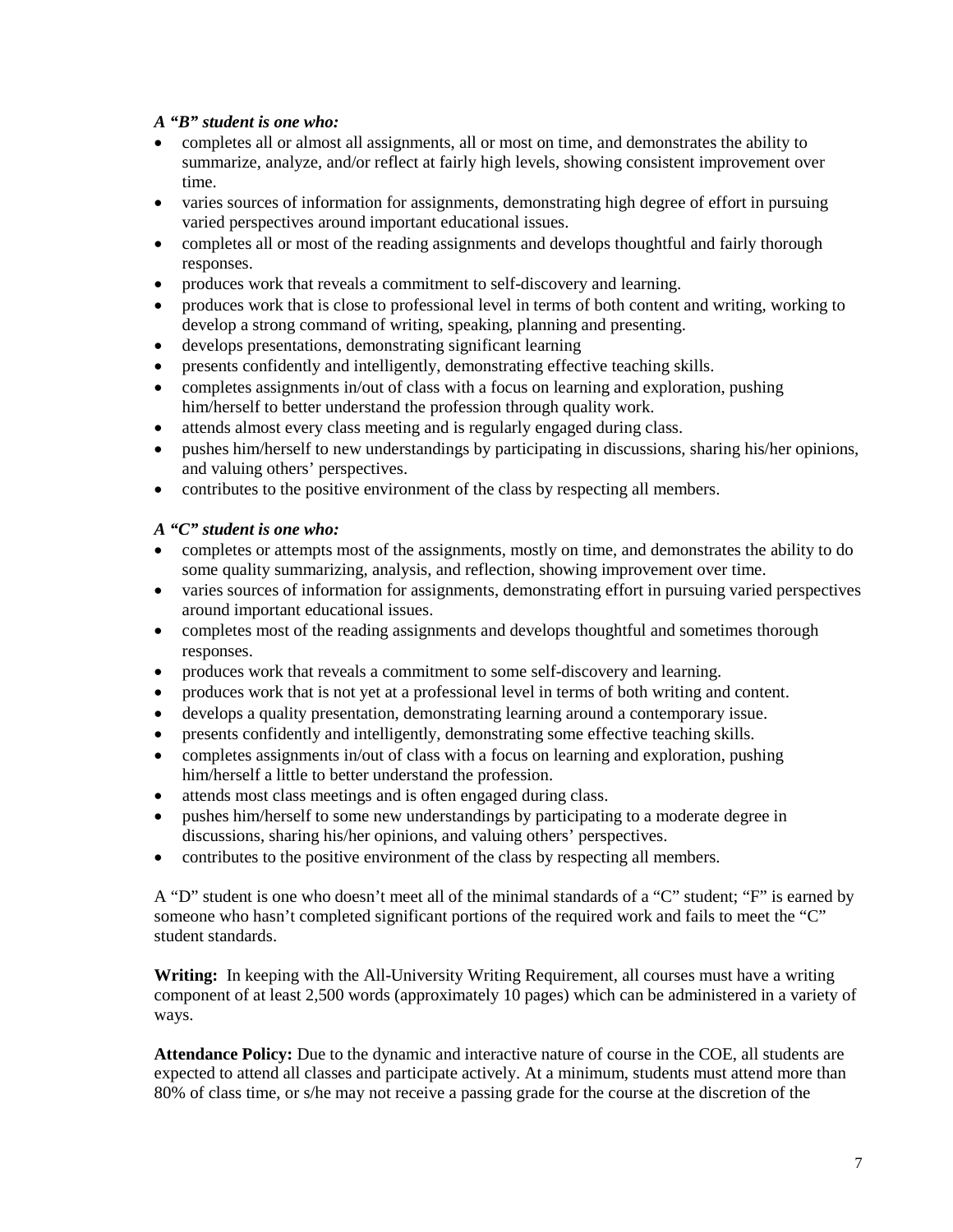instructor. If two class sessions are missed, or if the student is late (or leaves early) more than three sessions, s/he cannot receive a grade of "A". If three class sessions are missed, the highest possible grade that can be earned is a "C+". If extenuating circumstances occur, the student should contact the instructor as soon as possible to make appropriate arrangements.

Mission of the College of Education at CSUSM. The mission of the College of Education Community is to collaboratively transform public education by preparing thoughtful educators and advancing professional practices. We are committed to diversity, educational equity, and social justice, exemplified through reflective teaching, life-long learning, innovative research, and on-going service. Our practices demonstrate a commitment to student-centered education, diversity, collaboration, professionalism and shared governance. (Adopted by COE Governance Community, October 1997)

**A**uthorization to Teach English Learners. This credential program has been specifically designed to prepare teachers for the diversity of languages often encountered in California public school classrooms. The authorization to teach English learners is met through the infusion of content and experiences within the credential program, as well as additional coursework. Students successfully completing this program receive a credential with authorization to teach English learners. (Approved by CCTC in SB 2042 Program Standards, August 02))

Students with Disabilities Requiring Reasonable Accommodations. Students are approved for services through the Disabled Student Services Office (DSS). This office is located in Craven Hall 5205, and can be contacted by phone at (760) 750-4905, or TTY (760) 750-4909. Students authorized by DSS to receive reasonable accommodations should meet with their instructor during office hours or, in order to ensure confidentiality, in a more private setting.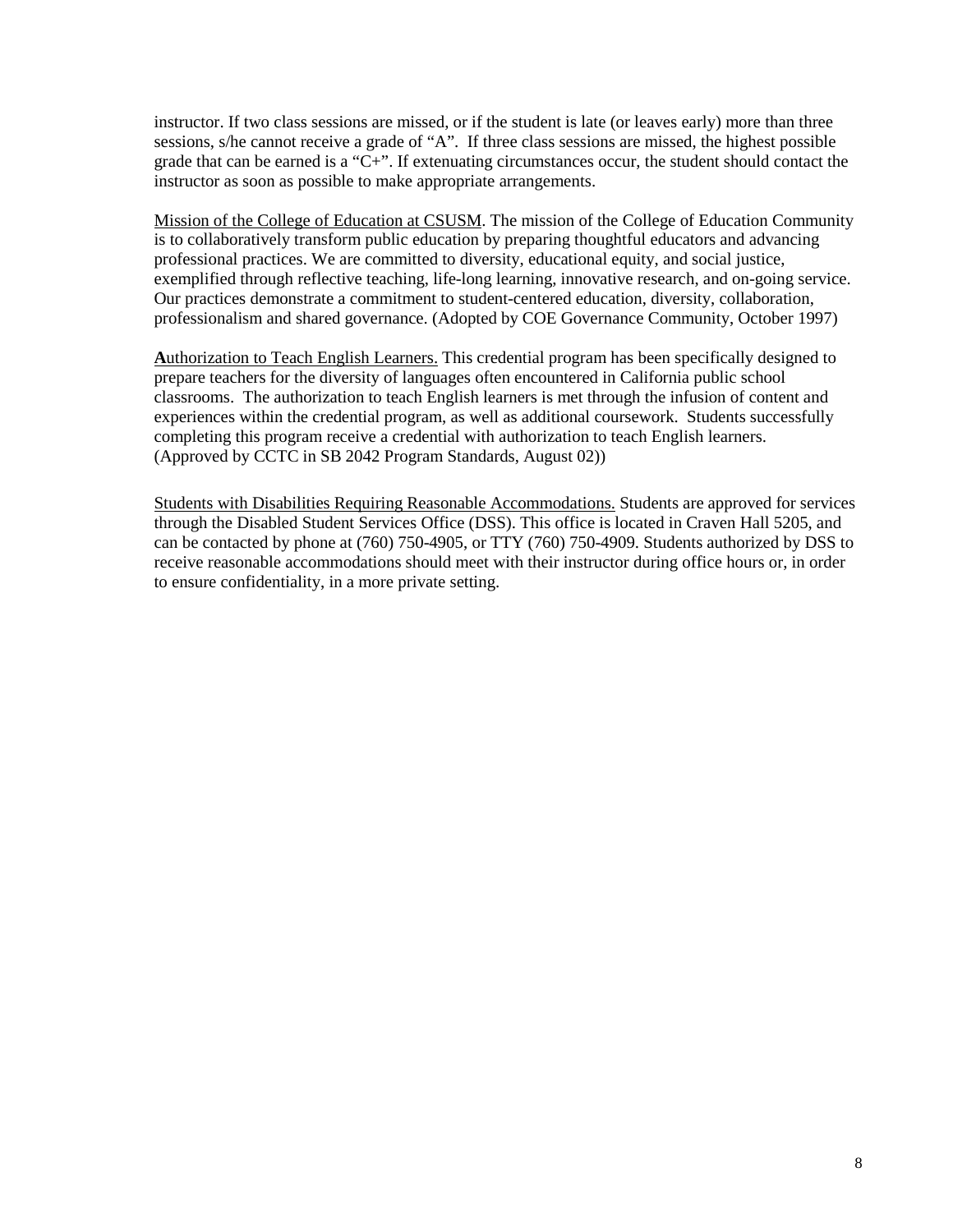## **FAQ Sheet**

## 1. What if students want to work on the weekends?

Students should plan to work in SCI 207 outside of class. UNIV 360 is pretty busy during the week - and is not open on Saturday or Sunday. SCI 207 will be open on Saturday's. If there is demand we can open SCI 207 on Sunday as well.

UNIV 271 is open on Saturday and during the week also -- there are 7 Macs in UNIV 271 . We have four Macintoshes in ACD 202 also.

## 2. How does this course relate to the **National Board for Professional Teaching Standards (NBPTS)?**

All courses within the CSUSM masters program are intended to provide a comprehensive professional development experience. Teachers pursuing National Board Certification will find the COE assessment process, including requirements for portfolio completion, particularly helpful. Regardless of whether or not National Board Certification is sought and achieved, by the time teachers complete the program they will have made and documented significant accomplishments, which will be reflected in their practice.

The National Board for Professional Teaching Standards' (NBPTS) five core propositions are reflected in the COE masters program course syllabi. The concepts in the five propositions are the heart of the National Board's perspective on what teachers should know and be able to do. They help frame the core experiences and activities that enable teachers to demonstrate a high level of knowledge, skills, dispositions, and commitments described by these propositions. They provide the foundation for all standards and assessment. These propositions are: 1) Teachers are committed to students and their learning; 2) Teachers know the subjects they teach and how to teach those subjects to students; 3) Teachers are responsible for managing and monitoring student learning; 4) Teachers think systematically about their practice and learn from experience; and 5) Teachers are members of learning communities.

Students will be supported in meeting the National Board's high and rigorous standards through the completion of their school-site portfolio that provides evidence of teaching practice through student work, videotapes of classroom interaction, and written commentaries that document and reflect their actions. These sources of evidence serve as a lens to what teachers do and how they think about their practice.

The EDST 631 course activities focus on content knowledge as well as age-appropriate and contentappropriate strategies that teachers may use for teaching subject matter with technology tools. Students will demonstrate their knowledge by responding to topics and readings which address critical issues of change. Course objectives that align with (NBPTS) indicate that all students will show evidence of the following:

- A commitment to students and their learning.
- Knowledge of the subjects they teach and how to teach them.
- The demonstration of management and monitoring of student learning.
- Thinking systematically about their practice and learning from experience.
- Involvement as members of learning communities.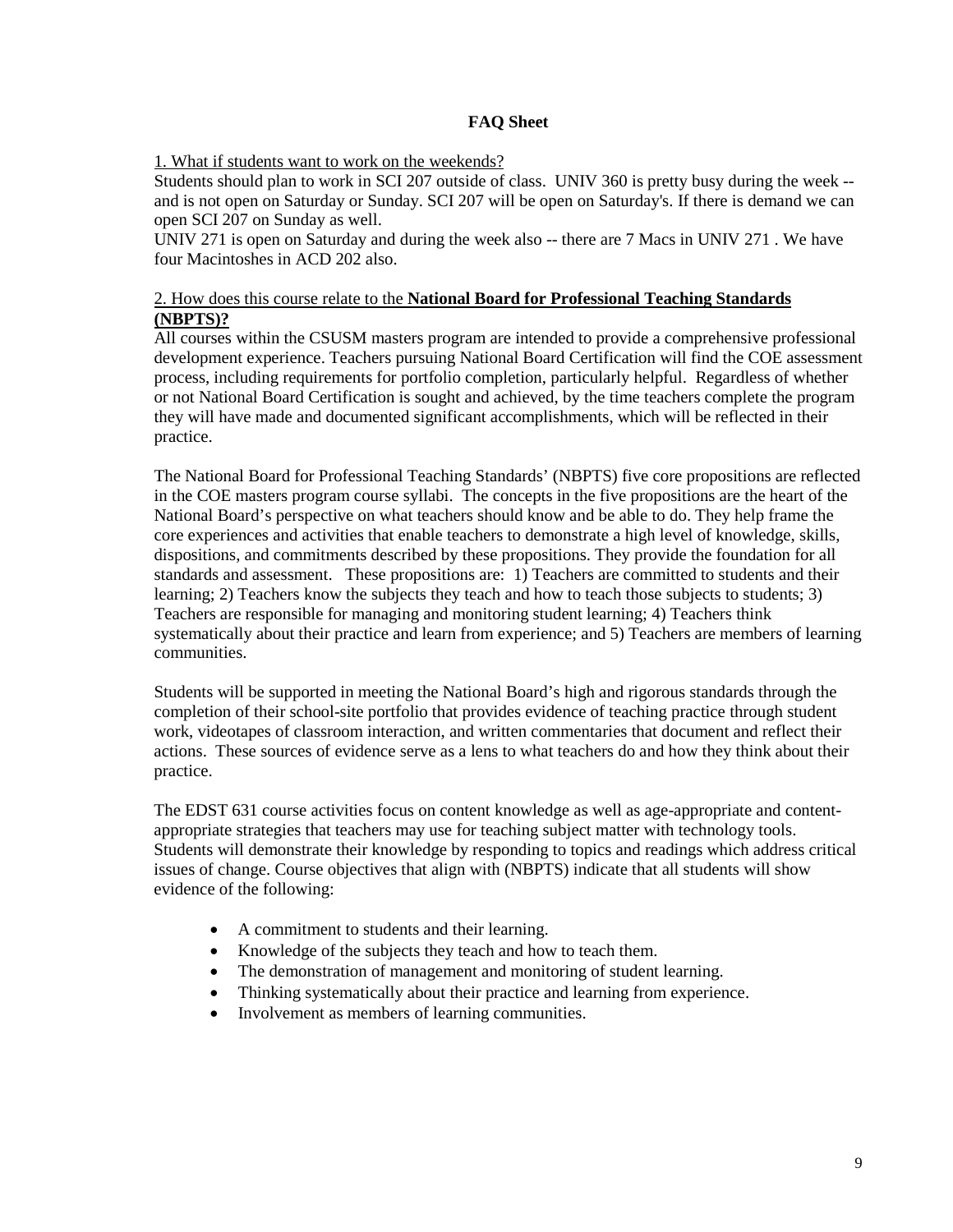## **Authorization to work with English Learners Competencies**

| <b>PART 1: LANGUAGE</b><br><b>STRUCTURE</b><br><b>AND</b><br><b>FIRST- AND SECOND-</b><br><b>LANGUAGE DEVELOPMENT</b>                              | <b>PART 2:</b><br><b>METHODOLOGY</b><br>OF BILINGUAL, ENGLISH<br><b>LANGUAGE DEVELOPMENT,</b><br>AND CONTENT INSTRUCTION       | PART 3:<br><b>CULTURE</b><br>AND<br><b>CULTURAL DIVERSITY</b>                                       |
|----------------------------------------------------------------------------------------------------------------------------------------------------|--------------------------------------------------------------------------------------------------------------------------------|-----------------------------------------------------------------------------------------------------|
|                                                                                                                                                    |                                                                                                                                |                                                                                                     |
| I. Language Structure and Use:<br><b>Universals and Differences</b><br>(including the structure of English)                                        | 2. Theories and Methods of<br><b>Bilingual Education</b>                                                                       | The Nature<br>3.<br>Culture                                                                         |
| A. The sound systems of language<br>(phonology)                                                                                                    | A. Foundations                                                                                                                 | A. Definitions of culture                                                                           |
| B. Word formation (morphology)                                                                                                                     | B. Organizational models: What<br>works for whom?                                                                              | <b>B.</b> Perceptions of culture                                                                    |
| C. Syntax                                                                                                                                          | C. Instructional strategies                                                                                                    | C. Intragroup differences (e.g.,<br>ethnicity, race, generations, and<br>micro-cultures)            |
| D. Word meaning (semantics)                                                                                                                        | II. Theories and Methods for<br>Instruction In and Through<br>English                                                          | D. Physical geography and its<br>effects on culture                                                 |
| E. Language in context                                                                                                                             | A. Teacher delivery for both<br>English language development<br>and content instruction                                        | E. Cultural congruence                                                                              |
| F. Written discourse                                                                                                                               | B. Approaches with a focus on<br>English language development                                                                  | II. Manifestations of Culture:<br>Learning About Students                                           |
| G. Oral discourse                                                                                                                                  | C. Approaches with a focus on<br>content area instruction<br>(specially designed academic<br>instruction delivered in English) | A. What teachers should learn<br>about their students                                               |
| H. Nonverbal communication                                                                                                                         | D. Working with paraprofessionals                                                                                              | B. How teachers can learn about<br>their students                                                   |
| II. Theories and Factors in First-<br>and Second-Language<br>Development                                                                           | III. Language and Content Area<br>Assessment                                                                                   | C. How teachers can use what<br>they learn about their students<br>(culturally responsive pedagogy) |
| A. Historical and current theories<br>and models of language analysis<br>that have implications for<br>second-language development<br>and pedagogy | A. Purpose                                                                                                                     | <b>III. Cultural Context</b>                                                                        |
| B. Psychological factors affecting<br>first- and second-language<br>development                                                                    | B. Methods                                                                                                                     | A. Concepts of cultural contact                                                                     |
| C. Socio-cultural factors affecting<br>first- and second-language<br>development                                                                   | C. State mandates                                                                                                              | B. Stages of individual cultural<br>contact                                                         |
| D. Pedagogical factors affecting<br>first- and second-language<br>development                                                                      | E. Limitations of assessment                                                                                                   | C. The dynamics of prejudice                                                                        |
| E. Political factors affecting first-<br>and second-language<br>development                                                                        | E. Technical concepts                                                                                                          | D. Strategies for conflict resolution                                                               |

**EDST631 The Impact of Technology on Teaching & Learning** stresses competencies highlighted with shading

**(TO BE LINKED) EDST 631**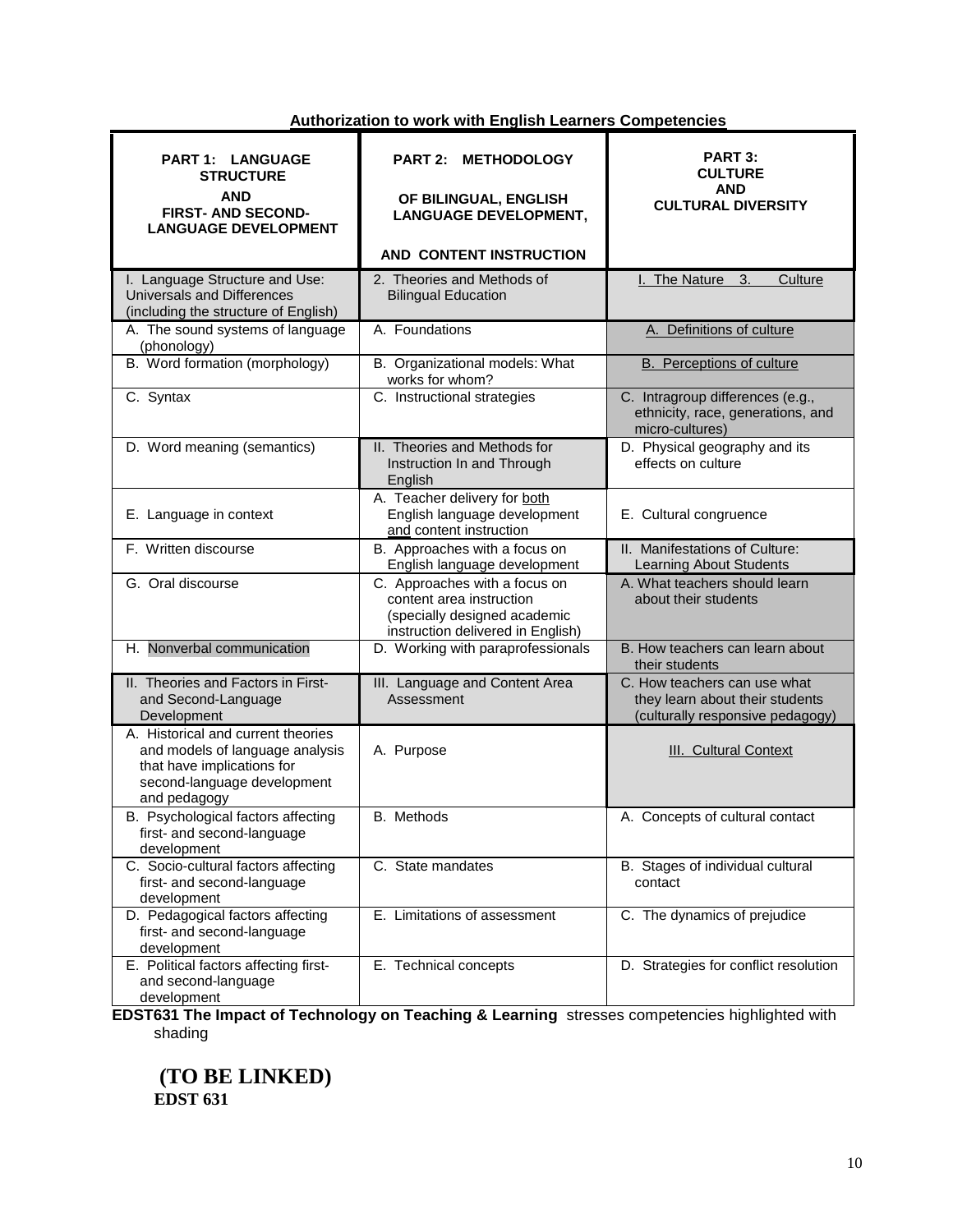#### **Guest Resources**

#### **Getting Started With Videoconferencing**

Presenter: Richard Harrison September 19, 2002 5:30-7:00 pm

Richard Harrison is Production/Program Manager of the Instruction Television Unit for the San Diego County Office of Education's Joe Rindone Regional Technology Center. Mr. Harrison is SDCOE's chief producer/director for live television, video taped resources, and online video production. His background in theater and television spans 30 years. Richard is a multiple Emmy award winner whose skills include writing, producing, directing, and designing. His high expectations and focus on quality educational programming have been recognized by many organizations, among them: the California School Boards Association (Golden Bell award for MathVision), the International Reading Association (Books Across America), and the National School Public Relations Association (Reading Recovery, Working Toward Excellence, and The Parent Hour). Richard is able to coordinate complex projects to achieve high quality results in a cost-effective manner. Richard prides himself in his staff's ability to get impossible projects done on time and on budget.

#### **Using PDA's for Professional Productivity**

S.J. Brooks-Young Consulting email: SJBrooks@aol.com telephone: 909-984-2940 summer telephone: 360-468-2979 Web site: [http://sjbrooks\\_young.tripod.com/](http://sjbrooks_young.tripod.com/)

## **Classroom applications for VC including Virtual Fieldtrips**

Katie Beedon PacBell

**Yvonne Marie Andrés Global SchoolNet Foundation San Diego, California yvonne@globalschoolnet.org Phone: (760)635-0001 Fax: (760)635-0003**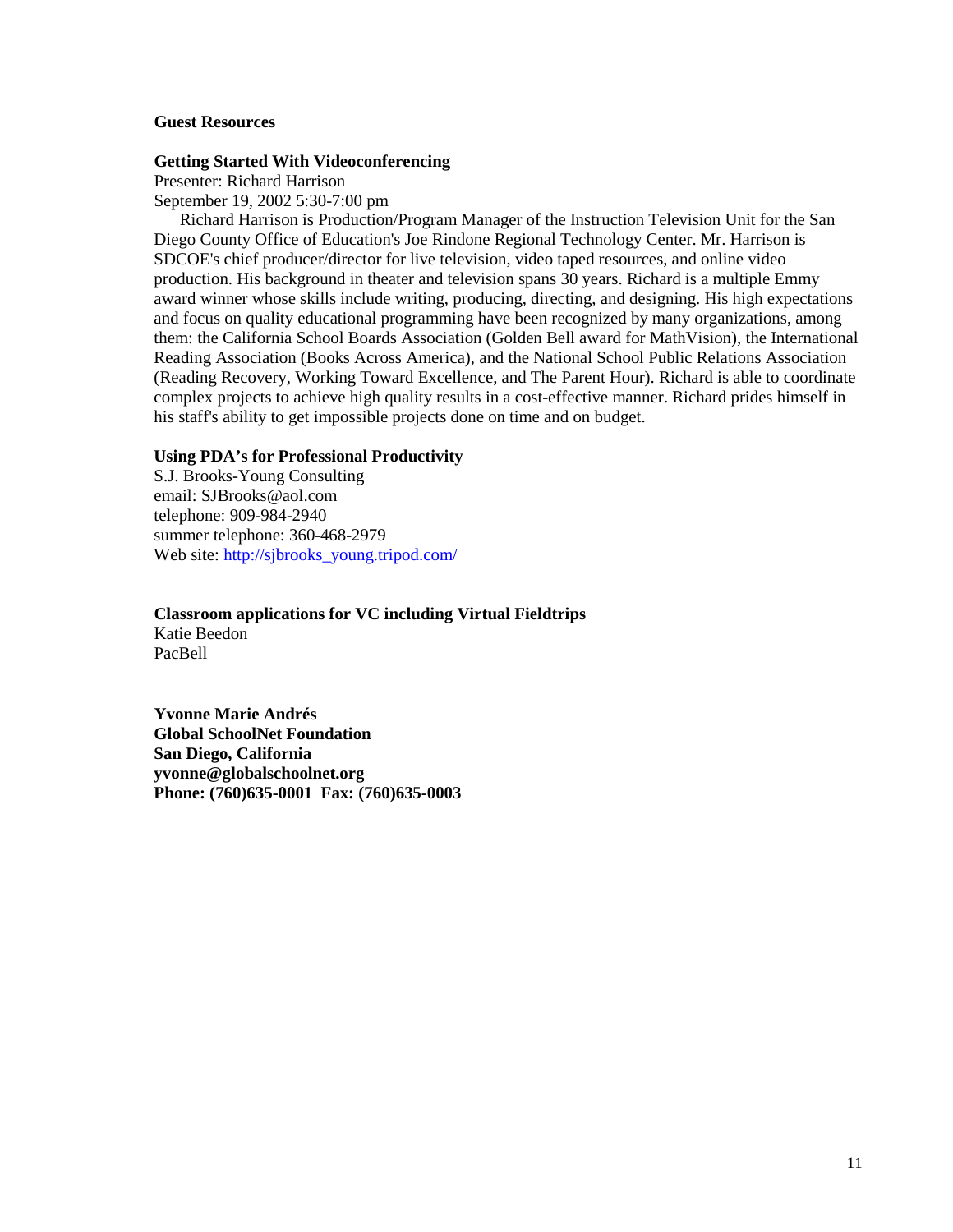

**Yvonne Marie Andrés** 760-635-0001 Yvonne@globalschoolnet.org

> **[http://www.globalschoolnet.org/about/founders.h](http://www.globalschoolnet.org/about/founders.html) [tml](http://www.globalschoolnet.org/about/founders.html)**

**Global SchoolNet Foundation (GSN)**  *Collaborate, communicate & celebrate learning!*

Yvonne Marie Andres is the President and CEO of the Global SchoolNet Foundation, founder of the Global Schoolhouse. and former Vice President of Internet Learning Programs and Partnerships at Lightspan.com.

An educator for nearly two decades, Ms. Andres has taught pre-school through university and is dedicated to discovering, demonstrating, and documenting the power of "Internet-based learning." Ms. Andres has also designed and taught many courses, including "Hello Internet," "Managing Global Learning Projects," "Designing On-line Courses," and "Creating Effective Educational Websites." Ms. Andres' activities include producing and facilitating exciting and innovative Internet learning projects, including International CyberFair.

Ms. Andres has been champion of instructional telecommunications since 1984, as a project director for various networks including the AT&T Learning Network, CORE (California Online Resources in Education) Network, CERFnet (California Education and Research Federation) and the Free Educational Mail (FrEdMail) Network. She has provided leadership and training in educational telecommunications at conferences and workshops throughout the U.S., Canada, Asia, Europe, Australia, South America and Africa. She also designed a pilot interactive Internet video project with ABC World News Now.

In 1988 she co-authored "TeleSensations: The Educators' Handbook to Instructional TeleComputing" and for seven years served as the editor of an international newsletter focusing on collaborative telecomputing projects. She has helped develop hundreds of successful online projects, two of which were selected as model telelessons by the California Educational Technology Committee. Ms. Andres has written numerous articles, is the winner of the 1989 Computer Learning Month's Telecommunications Lesson Plan contest and is featured on the cover of the May 1990 Teaching and Computers with some students in "Telecommunicating from Sea to Shining Sea."

In 1992 Ms. Andres developed and coordinated the original Global Schoolhouse Project, electronically bringing together students from schools in Tennessee, Virginia, California, and England. Students, grades 5 through 8, conducted an environmental study of watershed pollution and shared their findings via state-of-the-art video conferencing using desktop computers and the Internet. The project was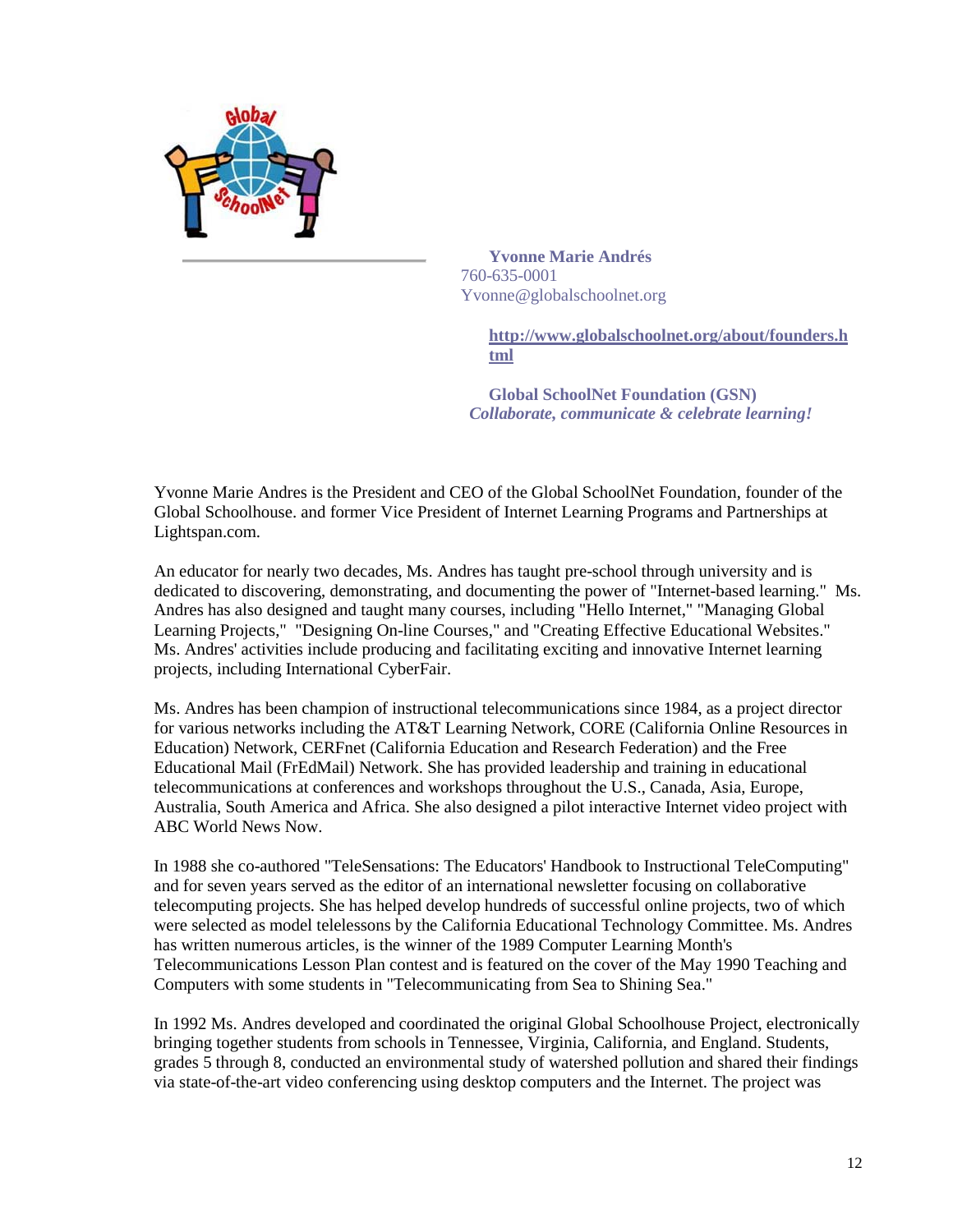expanded to include schools in twelve states who collaboratively used the Internet to study alternative energy sources, space exploration, natural disasters, and waste management.

Ms. Andres authored, "CERF'n Safari: An Educators' Guide to the Internet," the very first teacher's Internet guide! In 1994 Ms. Andres accepted an appointment to the Governor's Information Technology Council for the State of California, where she helped author "Getting Results." Ms. Andres is also a co-author of "Going to School on the Internet" (a publication of Cisco Systems) and "Harnessing the Power of the Web for Classroom Use: A Tutorial." 1n 1997 Ms. Andres authored Apple's "Getting Started on the Internet." Ms. Andres was selected as a Woman of Merit and in 1997 she was chosen as one of the 100 most influential people in U.S. public education. In 1999 Ms. Andres was named one of the 30 most influential people in technology education by eSchool News and most recently she was selected as one of the top 25 technology advocates by Curriculum Administrator magazine.

Ms. Andres is a doctoral candidate at United States International University (San Diego, CA), researching the benefits and challenges of online collaborative learning.

**[www.globalschoolnet.org](http://www.globalschoolnet.org/)**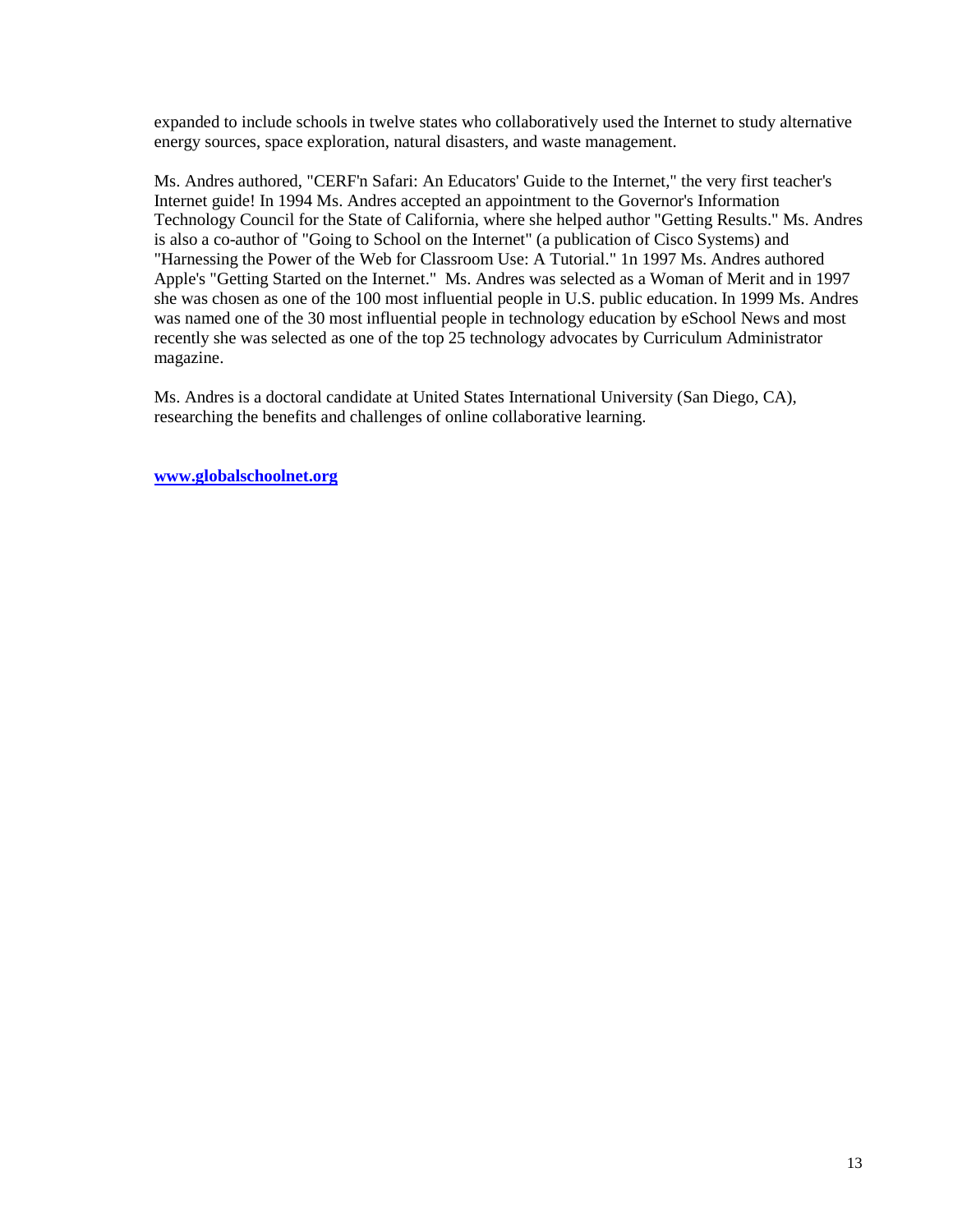## **(TO BE LINKED) READINGS AND SUPPORT MATERIAL**

#### **[www.globalschoolnet.org](http://www.globalschoolnet.org/)**

Global SchoolNet (GSN), a developer of online content since 1984, partners with schools, communities, organizations and businesses to provide collaborative learning activities that prepare students for the workforce and help them to become responsible and literate global citizens.

GSN's mission is to identify, support, and encourage effective practices and programs that engage students in meaningful content and personal exchanges with people around the world to develop basic and advanced literacy and communication skills, create multi-cultural understanding, and prepare them for full participation as productive and effective citizens in an increasing global economy. GSN has been designing collaborative learning projects incorporating videoconferencing since 1992. Our teachers use live interactive videoconferencing as an instructional tool. Our K12 students have interacted with famous politicians, CEOs, scientists, authors, and other leaders around the world.

Collaborative learning, sometimes called group learning, shared learning, or partner learning, takes advantage of learning as a social process. Research indicates that students are frequently more motivated to work, when there is an audience beyond that of the teacher. Additional benefits of collaborative learning are many. Students can access interesting source data, experience virtual travel, and connect with other students and subject experts to study and learn together. Students can practice learning new languages, by connecting non-native speakers with native speakers. Learning is more meaningful when, for example, students who are studying volcanoes can communicate directly with children living at the foot of Mount Kilauea in Hawaii and learn first hand about flowing lava, spewing ashes, and seismic activity. Geography, history, politics and world cultures become more relevant to students as they communicate directly with other students from distant locations.

Yvonne Marie Andrés Global SchoolNet Foundation San Diego, California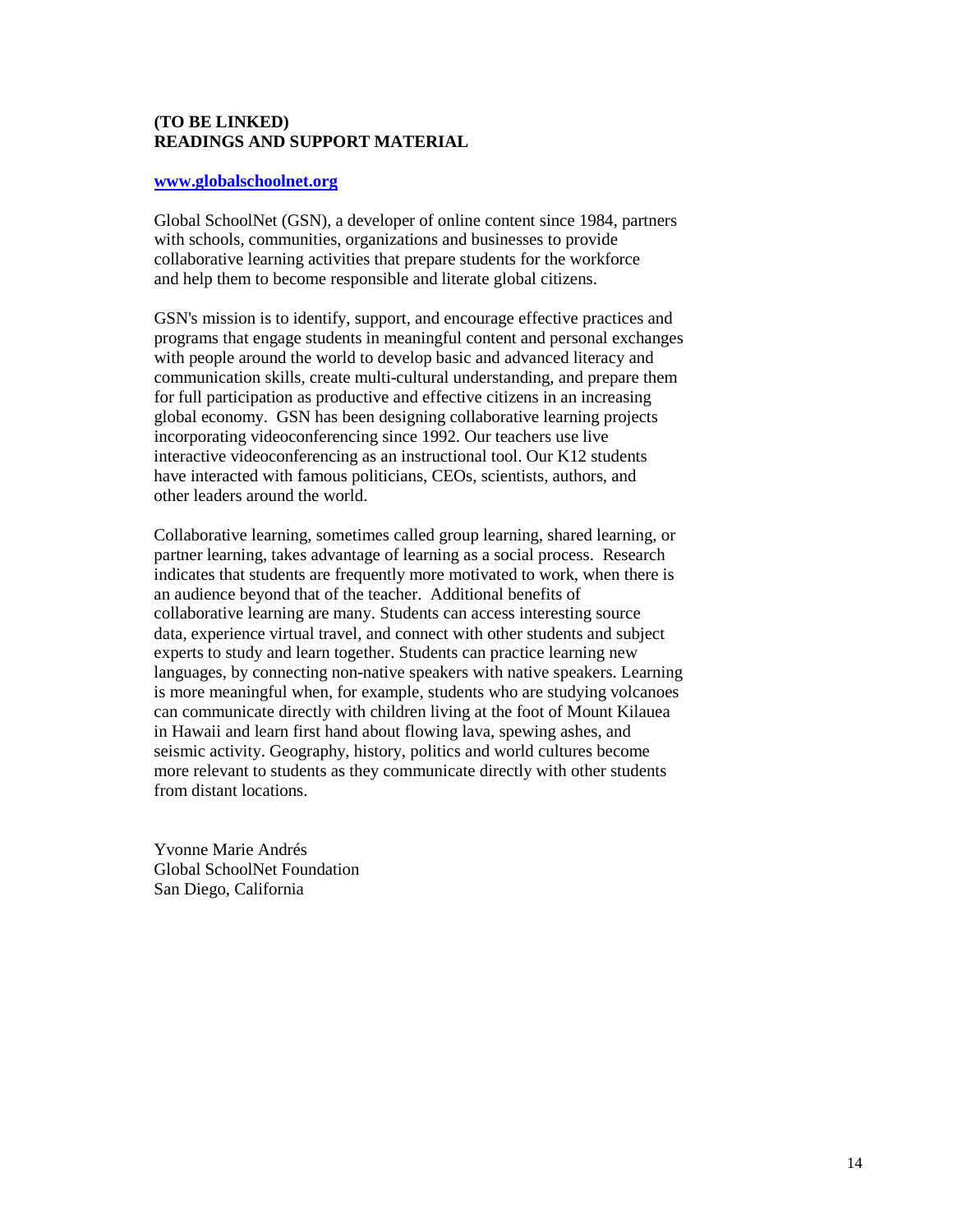## **EDST 631 Required and Recommended Reading**

Fall 2002

#### **ONLINE**

## **Changing How and What Children Learn in School with Computer-Based Technologies**

Jeremy M. Roschell, Roy D.Pea, Christopher M. Hoadley, Douglas N. Gordin, Barbara M. Means

<http://www.sri.com/policy/ctl/assets/images/RoschelleEtAlPackard2000.pdf>

#### **Abstract**

Schools today face ever-increasing demands in their attempts to ensure that students are well equipped to enter the workforce and navigate a complex world. Research indicates that computer technology can help support learning, and that it is especially useful in developing the higher order skills of critical thinking, analysis, and scientific inquiry. But the mere presence of computers in the classroom does not ensure their effective use. Some computer applications have been shown to be more successful than others, and many factors influence how well even the most promising applica-tions are implemented.

This article explores the various ways computer technology can be used to improve how and what children learn in the classroom. Several examples of computer-based applications are highlighted to illustrate ways technology can enhance how children learn by supporting four fundamental characteristics of learning: (1) active engagement, (2) participation in groups, (3) frequent interaction and feedback, and (4) connections to real-world contexts. Additional examples illustrate ways technology can expand what children learn by helping them to understand core concepts in subjects like math, science, and literacy. Research indicates, however, that the use of technology as an effective learning tool is more likely to take place when embedded in a broader education reform movement that includes improvements in teacher training, curriculum, student assessment, and a schools capacity for change. To help inform decisions about the future role of computers in the classroom, the authors conclude that further research is needed to identify the uses that most effectively support learning and the conditions required for successful implementation.

**Transforming Learning with Technology: Strategies for the Urban High School** <http://schooltechnologystrategies.sri.com/>

**Roy Pea**. Books Bransford, JD, Brown, A., & Cocking, R. (2000). (Eds.), **How People Learn: Mind, Brain, Experience and ...** 

scil.stanford.edu/HTML%20Folder/publications.html - 40k

Larry Cuban Links

**Computers, Oversold and Underused**  http://www.hup.harvard.edu/pdf/CUBOVE.pdf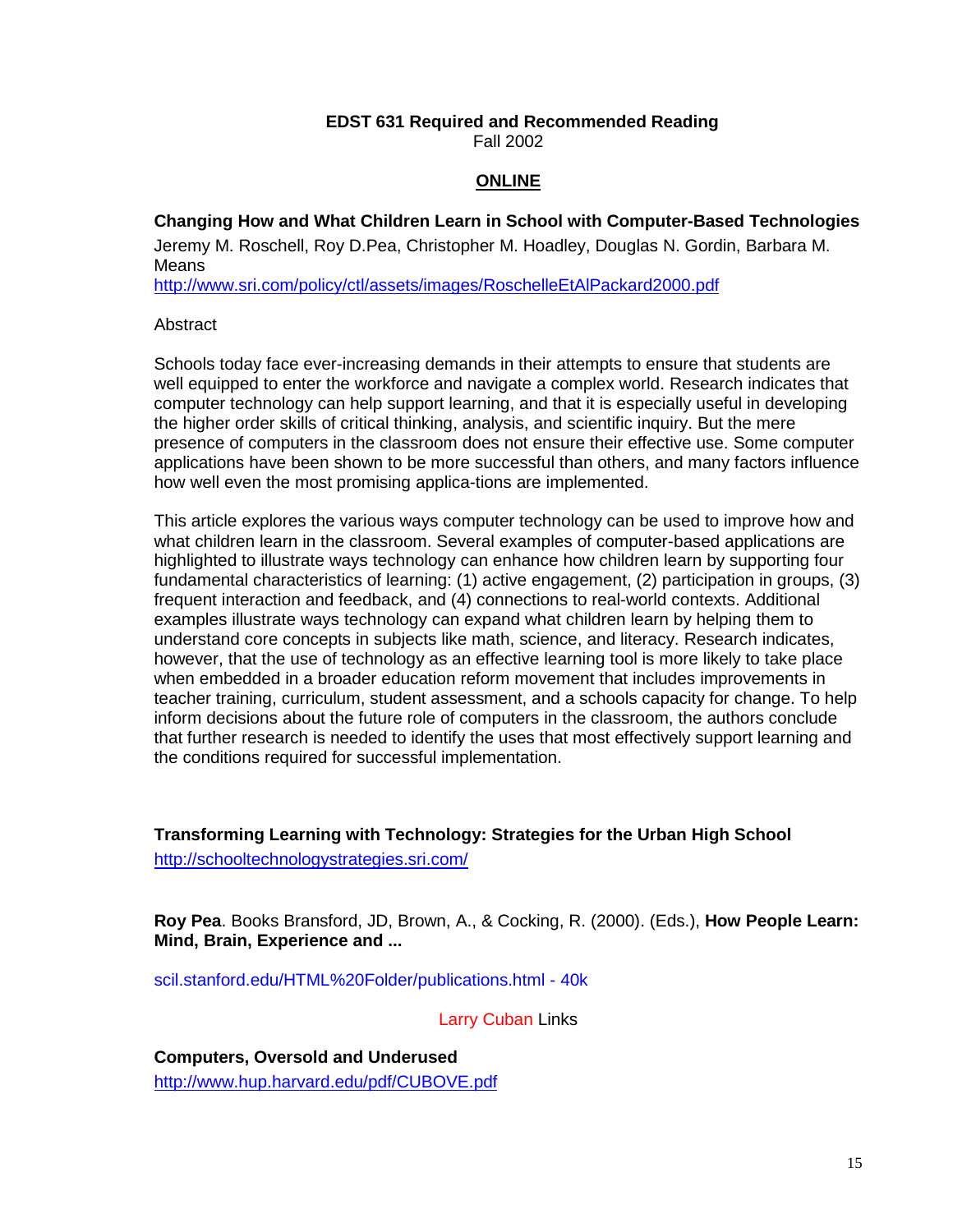This is the on-line version of the book.

## **Tech Learning Magazine Interview**

http://www.techlearning.com/db\_area/archives/TL/062000/archives/cuban.html

A great interview that clarifies Mr. Cuban's position on educational technology.

## **Techno-Reformers and Classroom Teachers**

http://www.edweek.org/ew/vol-16/06cuban.h16

"This persistent dream of technology driving school and classroom changes has continually foundered in transforming teaching practices. Although teachers have slowly added a few technologies to their repertoires, techno-reformers have seldom been pleased with either the pace of classroom change or the ways that teachers have used new machines."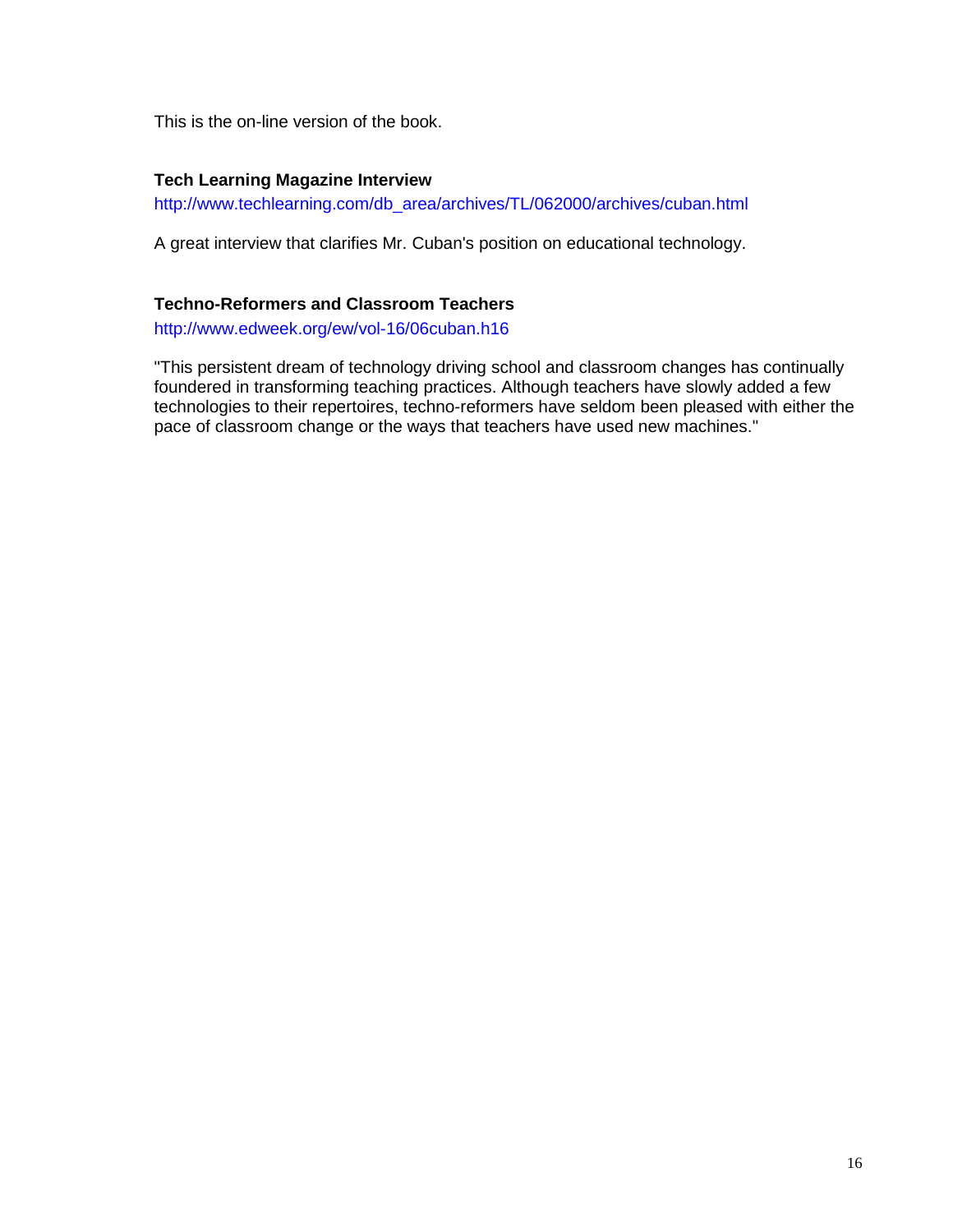## Larry Cuban Books\*

Oversold and Underused: Computers in the Classroom, Larry Cuban, September 2001, Harvard Univ Pr; ISBN: 067400602X

Netsavvy : Building Information Literacy in the Classroom, Ian Jukes, Anita Dosaj, Bruce Macdonald, June 2000, Altamira Pr; ISBN: 0761975659

Reconstructing the Common Good in Education, Larry Cuban, Dorothy Shipps July 2000, Stanford Univ Pr; ISBN: 0804738637

Among School Teachers : Community, Autonomy, and Ideology in Teachers' Work, Joel Westheimer, Larry Cuban, May 1998, Teachers College Pr; ISBN: 0807737445

How Scholars Trumped Teachers : Constancy and Change in University Curriculum, Teaching, and Research, 1890-1990 by Larry Cuban, February 1999, Teachers College Pr; ISBN: 0807738646

Teacher Time by Marty Shollenberger Swaim, Stephen C. Swaim, Larry Cuban , August 1999, Unknown; ISBN: 0967303109

Technology, Curriculum and Professional Development : Adapting Schools to Meet the Needs of Students With Disabilities by John Woodwark, Larry Cuban (November 2000) Corwin Pr; ISBN: 0761977422

Tinkering Toward Utopia : A Century of Public School Reform by Larry Cuban (Contributor), David B. Tyack Reprint edition ,March 1997, Harvard Univ Pr; ISBN: 0674892836

Managerial Imperative and the Practice of Leadership in Schools (Suny Series in Educational Leadership) by Larry Cuban January 1988 State Univ of New York Pr; ISBN: 0887065937

Teachers and Machines : The Classroom Use of Technology Since 1920 by Larry Cuban , January 1986, Teachers College Pr; ISBN: 080772792X

# **Publications - Roy Pea**

# **Books**

Bransford, J. D., Brown, A., & Cocking, R. (2000). (Eds.), How People Learn: Mind, Brain, Experience and School,Expanded Edition (incorporating both books below). Washington, DC: National Academy Press. (Coauthor).

Donovan, M. S., Bransford, J. D., & Pellegrino, J. (1999, June). (Eds.). How People Learn: Bridging Research and Practice. Washington, DC: National Academy Press. (Co-author).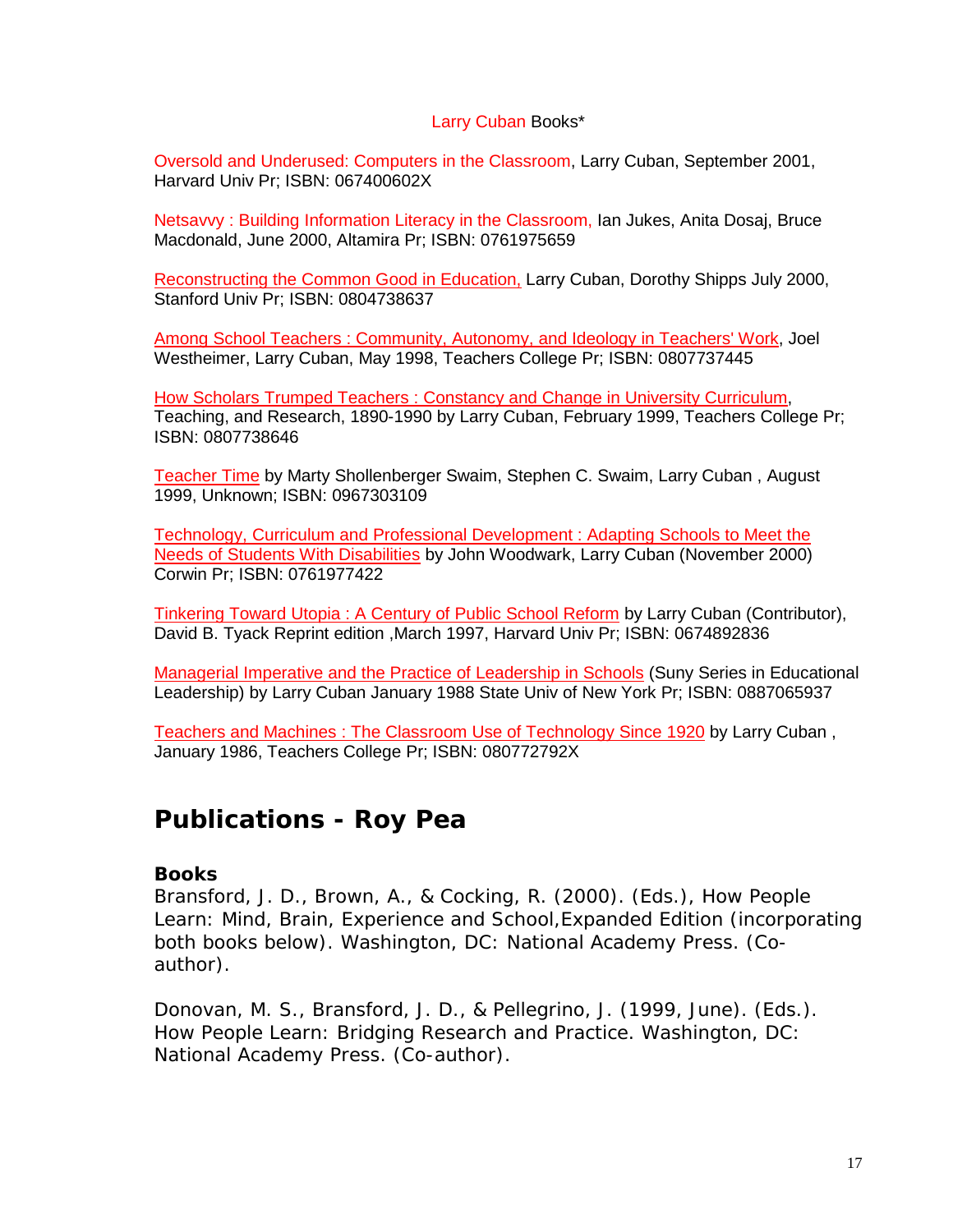Bransford, J. D., Brown, A., & Cocking, R. (1999, March). (Eds.), How People Learn: Mind, Brain, Experience and School. Washington, DC: National Academy Press. (Co-author).

Pea, R. D., & Sheingold, K. S. (1987). (Eds.). Mirrors of minds: Patterns of experience in educational computing. Norwood, NJ: Ablex. (In Computers and Cognition series, edited by John Black.) Co-authored four chapters. Translated and published in Russia and in China.

# **Articles and Chapters**

Roschelle, J. & Pea, R. D. (2002, January 7-11). A walk on the WILD side: How wireless handhelds may change computer-supported collaborative learning (CSCL). To appear in the International Journal of Cognitive Technologies.

Brecht, J., Chung, M., & Pea, R. (2002, January 7-11). CML – The ClassSync Modeling Language. Proceedings of the International Conference on Computer Supported Collaborative Learning. Boulder, Colorado.

Pea, R. D. (2001). Technology, equity, and K-12 learning. In R. Noll (Ed). Bridging the digital divide: California Public Affairs Forum (pp. 39-51). Sacramento, CA: California Council of Science and Technology.

President's Information Technology Advisory Committee (PITAC) (2001, February). Using information technology to change the way we learn. Graham, S. L.& Viterbi, A.J. (Chairs). Panel on Transforming the Way We Learn. (46 pp.) (Invited participant, and co-author)

Hoadley, C. M. & Pea, R. D. (in press). Finding the ties that bind: Tools in support of a knowledge-building community. In K. A. Renninger & W. Shumar (Eds.), Building virtual communities. New York: Cambridge University Press.

Polman, J.L., & Pea, R. D. (in press). Transformative communication as a cultural tool for guiding inquiry science. Science Education.

Polman, J. , & Pea, R.D. (in press). Transformative communication in project science learning discourse. In R. Horowitz (Ed.), The evolution of talk about text: Knowing the world through classroom discourse. International Reading Association and Teachers College Press.

Roschelle, J., Pea, R., Hoadley, C., Gordin, D., & Means, B. (2001). Changing how and what children learn in school with collaborative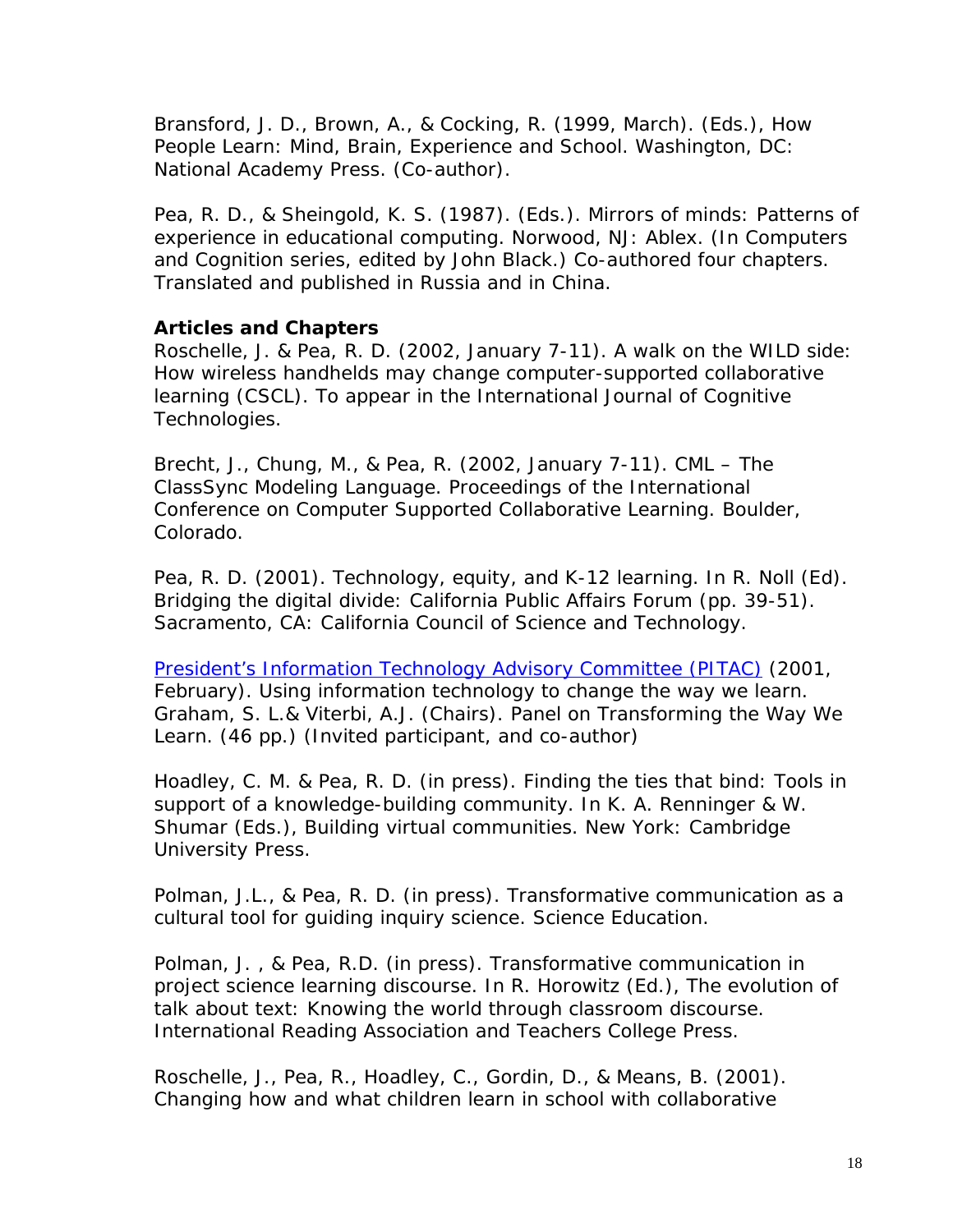cognitive technologies. In M. Shields (Ed.), The Future of Children (Special issue on Children and Computer Technology, published by the David and Lucille Packard Foundation, Los Altos, CA), Volume 10, Issue 2, pp. 76- 101.

Pea, R. D. (2000). Introduction. The Jossey Bass Technology in Learning Reader (pp. xv-xxiv). San Francisco, CA: Jossey-Bass.

Edelson, D. C., Gordin, D.N., & Pea, R. D. (1999). Addressing the challenges of inquiry-based learning through technology and curriculum design. Journal of the Learning Sciences, 8(3&4), 391-450.

Pea, R.D., Tinker, R., Linn, M., Means, B., Bransford, J., Roschelle, J., Hsi, S., Brophy, S., & Songer, N. (1999). Toward a learning technologies knowledge network. Educational Technology Research and Development, 47, 19-38.

Pea, R. D. (1999). New media communication forums for improving education research and practice. In E. C. Lagemann & L. S. Shulman (Eds.), Issues in Education Research: Problems and possibilities (pp. 336- 370). San Francisco, CA: Jossey Bass.

Roschelle, J., DiGiano, C., Pea, R., & Kaput, J. (1999). Educational Software Components of Tomorrow (ESCOT). Proceedings of M/SET 99. International Conference on Mathematics/ Science Education & Technology, March 1-4, 1999, San Antonio, Texas.

Roschelle, J., & Pea, R. D. (1999). Trajectories from today's WWW to a powerful educational infrastructure. Educational Researcher, 28(5), 22-25.

Hand, V., Roschelle, J., & Pea, R. D. (1999). Dimensions of Quality Management Systems in Self-improving Communities. ACM DL, 227.

Pea, R. D. (1998). Distributed intelligence and the growth of virtual learning communities over the global Internet. PC97 Keynote Address, Kyoto, Japan, Council for Improving Educational Computing. (Translation in Japanese).

Gomez, L. M., Fishman., B.J., & Pea, R.D. (1998). The CoVis Project: Building a large scale science education testbed. Interactive Learning Environments, 6(1-2), 59-92.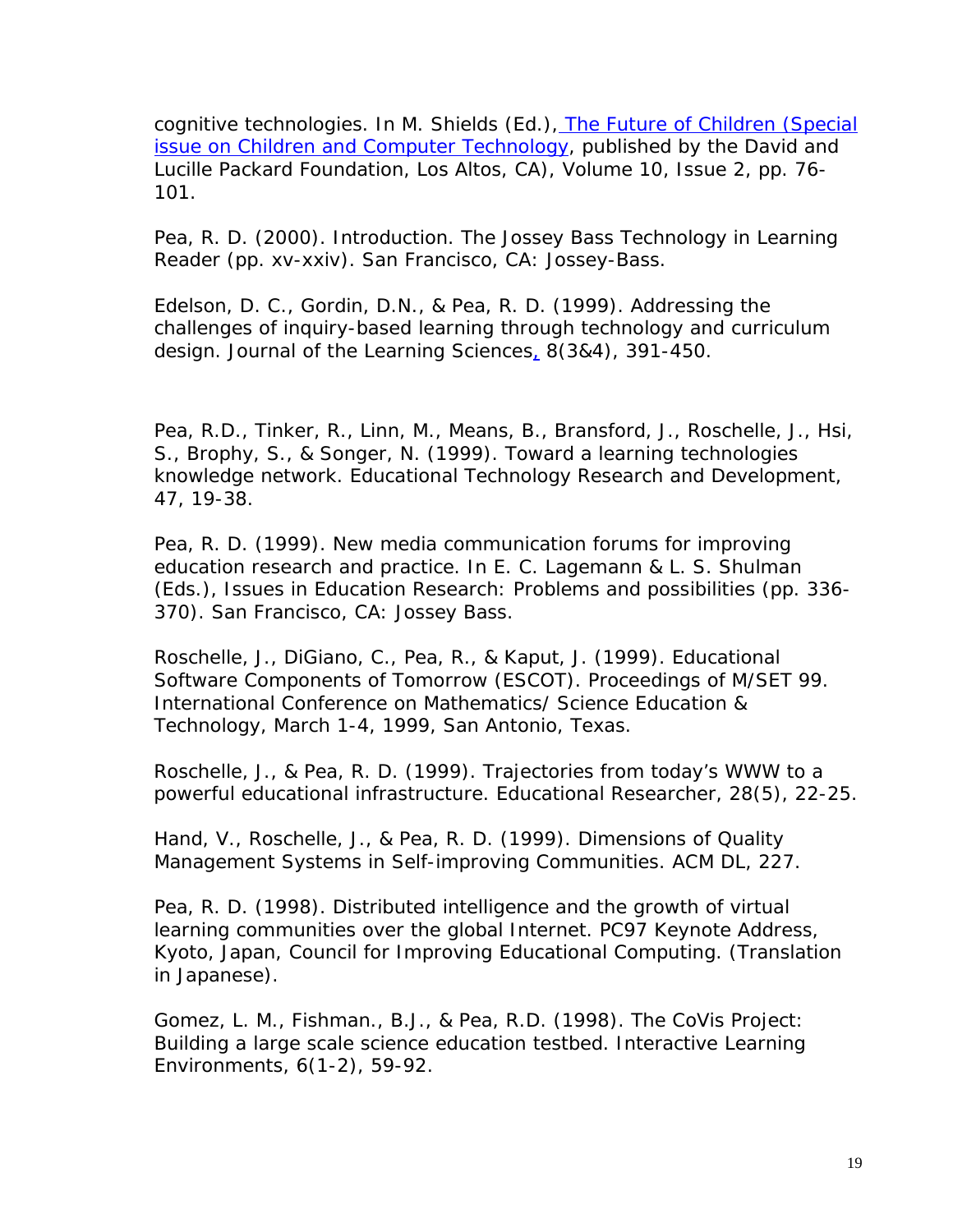Pea, R.D., Gomez, L. M., Edelson, D.C., Fishman, B. J., Gordin, D. N., & O'Neill, D. K. (1997). Science education as a driver of cyberspace technology development. In K. C. Cohen (Ed.), Internet links for science education (pp. 189-220). New York, NY: Plenum Press.

Pea, R. D. (1997). Learning and teaching with educational technologies. In H.J. Walberg & G. D. Haertel (Eds.), Educational psychology: Effective practices and policies (pp. 274-296). Berkeley, CA: McCutchan Publishers.

Gordin, D., Gomez, L., Pea, R. D., & Fishman, B. (1996, December). Using the World Wide Web to build learning communities in K-12. Journal of Computer-Mediated Communications, 2(3). (http://www.usc.edu/dept/annenberg/vol2/issue3/gordin.html)

Edelson, D. C., Pea, R. D., & Gomez, L. M. (1996). The Collaboratory Notebook. Communications of the Association for Computing Machinery, 39(4), 32-33.

Gordin, D. N., Edelson, D. C., Gomez, L. M., Lento, E. M., & Pea, R.D. (1996, January). Student conference on Global Warming: A collaborative network-supported ecologically hierarchic geosciences curriculum. Proceedings of the 76th American Meteorological Society Meetings.

Ramamurthy, M., Wilhelmson, R., Hall, S., Plutchak, J., Sridhar, M., Fishman, B., Gordin, D., Pea, R. D., & Gomez, L. M. (1996, January). CoVis Geosciences Web Server: An Internet-Based Resource for the K-12 community. Proceedings of the 76th American Meteorological Society Meetings.

Edelson, D. C., Pea, R. D., & Gomez., L. (1995). Constructivism in the collaboratory. In B. G. Wilson (Ed.), Constructivist learning environments: Case studies in instructional design (pp. 151-164). Englewood Cliffs, NJ: Educational Technology Publications.

Fishman, B., Gomez, L., Pea, R., & Gordin, D. (1995). Using the WWW to Build Learning Communities in K-12 Settings, Part II: The Next Generation of Web Servers to Support Learning Communities. Global Network Navigator, O'Reilly and Associates, Inc.

Fishman, B. J., Gordin, D. N., Gomez, L.M., & Pea, R. D. (1995). Using the WWW to Build Learning Communities in K-12 Settings, Part I. Global Network Navigator, O'Reilly and Associates, Inc.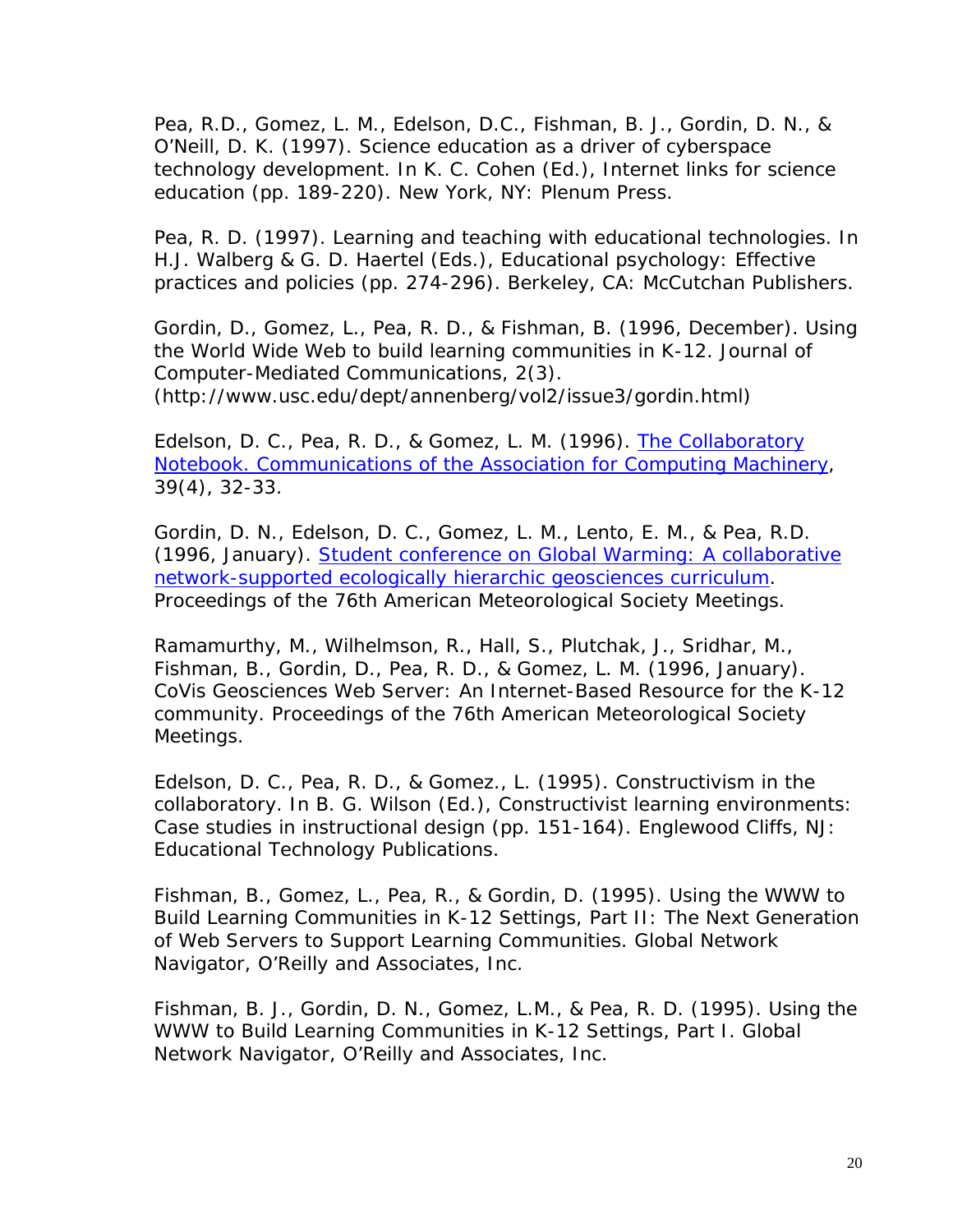Gordin, D., Edelson, D., & Pea, R. D. (1995, January). The Greenhouse effect visualizer: A tool for the science classroom. Proceedings of the 75th American Meteorological Society Meetings.

Gordin, D., & Pea, R. D. (1995). Prospects for scientific visualization as an educational technology. Journal of the Learning Sciences, 4(3), 249-279.

Pea, R. D. (1995). The emergence and challenges of distributed multimedia learning environments. In F. Harmgarth (Ed)., School improvement through media in education (pp. 47-92). Gutersloh, Germany: Bertelsmann Foundation.

Ramamurthy, M. K., Wilhelmson, R.B., Pea, R.D., Gomez, L. M., & Edelson, D. C. (1995, January). CoVis: A national science education collaboratory. Proceedings of the 75th American Meteorological Society Meetings.

Reiner, M., Pea, R. D., & Shulman, D. (1995). The impact of simulatorbased instruction on the diagramming of the interaction of light and matter by introductory physics students. Journal of Science Education and Technology, 4 (3), 199-226.

Fishman, B., & Pea, R.D. (1994). The Internetworked School: A Policy for the Future. Technos: Quarterly of Education and Technology, 3(1), 22-26.

Linn, M. C., diSessa, A., Pea, R. D., & Songer, N. B. (1994, March). Can research on science learning and instruction inform standards for science education? Journal of Science Education and Technology.

Gordin, D., Polman, J., & Pea, R. D. (1994). The Climate Visualizer: Sense-making through scientific visualization. Journal of Science Education and Technology, 3, 203-226.

McGee, S., & Pea, R. D. (1994, January). Cyclone in the classroom: Bringing the atmospheric sciences community into the high school. Proceedings of the Third American Meteorological Society Symposium on Education, 74th Annual Meeting of the AMS, Nashville TN.

Pea, R. D. (1994). Seeing what we build together: Distributed multimedia learning environments for transformative communications. Journal of the Learning Sciences, 3(3), 283-298.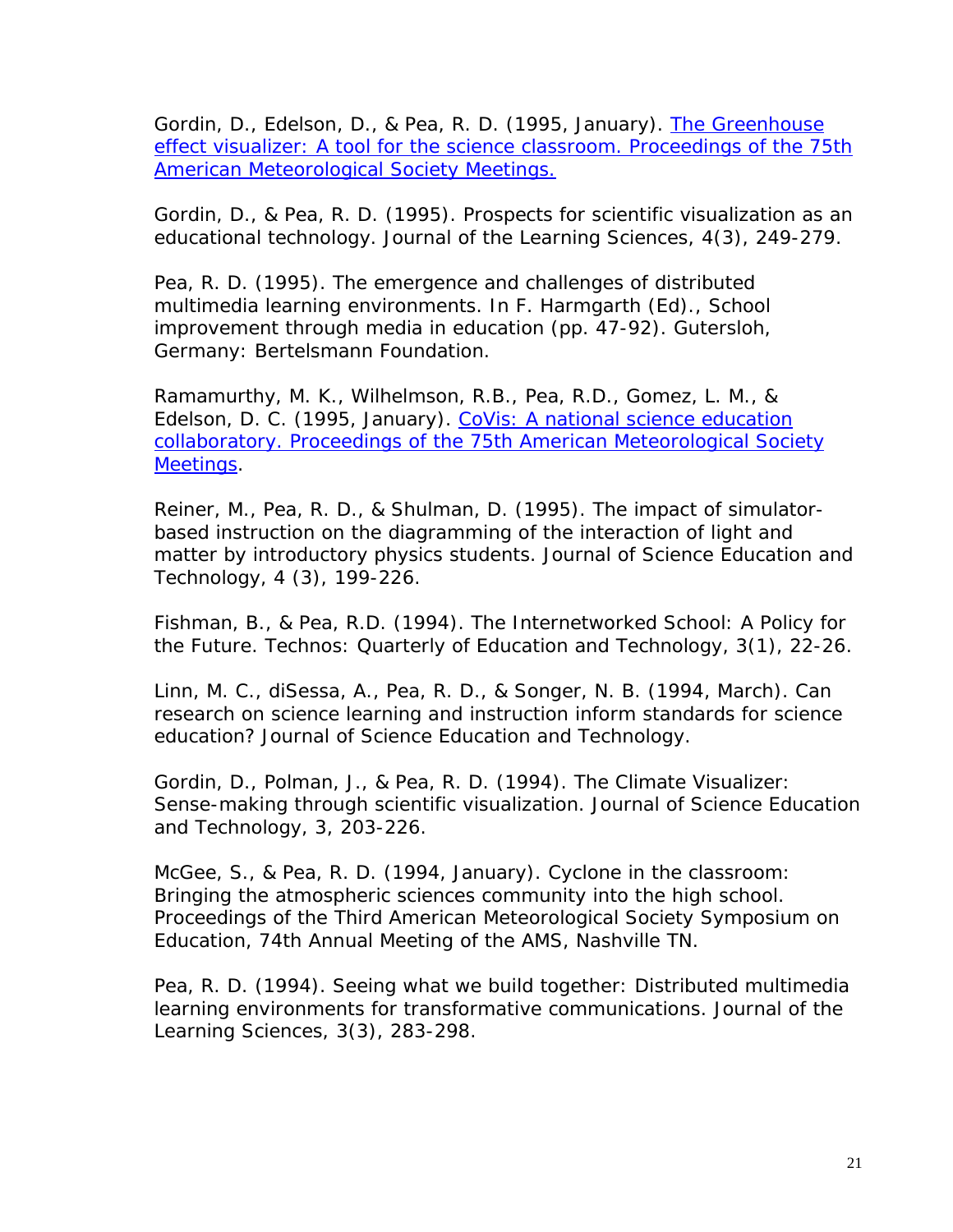Linn, M.C., & Pea, R. D. (1994). Discussion of Judah Schwartz's chapter. In A. H. Schoenfeld (Ed.)., Mathematical thinking and problem solving. Hillsdale, NJ: Lawrence Erlbaum Associates.

Koschmann, T., Newman, D., Woodruff, E., Pea, R.D., & Rowley, P. (1993). Technology and pedagogy for collaborative problem solving as a context for learning: Report on a CSCW '92 Workshop. ACM SIGCHI Bulletin, 25(4), 57-60.

Pea, R. D. (1993a, October). Current developments in Educational Technology Programs: Doctoral training in the Learning Sciences at Northwestern University. In D. P. Ely & B. M. Minor (Eds.), Educational Media and Technology Handbook. Englewood, CO: Libraries Unlimited.

Pea, R.D. (1993b). Distributed multimedia learning environments: The Collaborative Visualization Project. Communications of the ACM, 36(5), 60- 63.

Pea, R. D. (1993c). Learning scientific concepts through material and social activities: Conversational analysis meets conceptual change. Educational Psychologist, 28(3), 265-277.

Pea, R. D. (1993d). Practices of distributed intelligence and designs for education. In G. Salomon (Ed.). Distributed cognitions. New York: Cambridge University Press, pp. 47-87. (Abridged version translated in Sayeki, Y. et al. (Eds.) Information and Media (Modern Education Series, vol. 8), Tokyo; Iwanami-Shoten (to be published in 1998) (Published in Japanese. Japanese title; Joho to Media). (Koza: Gendai no Kyoiku, 8).

Pea, R. D., & Bransford, J. (1993, April). Cognitive science, information technologies, and the reform of learning environments: High leverage opportunities for the MacArthur Foundation. MacArthur Foundation Report.

Allen, C. L., Linde, C., Pea, R. D., de Vet, J., & de Vogel, R. (1992). The Picasso Project on Multimedia Communications: Final Report. Technical Report, Institute for Research on Learning. Palo Alto. CA. (14 minute videotape available on request).

Allen, C., & Pea, R. D. (1992). The social construction of genre in multimedia learning environments. Final Report to Apple Classroom of Tomorrow Project.

Pea, R. D. (1992). Augmenting the discourse of learning with computerbased learning environments. In E. de Corte, M. Linn, & L. Verschaffel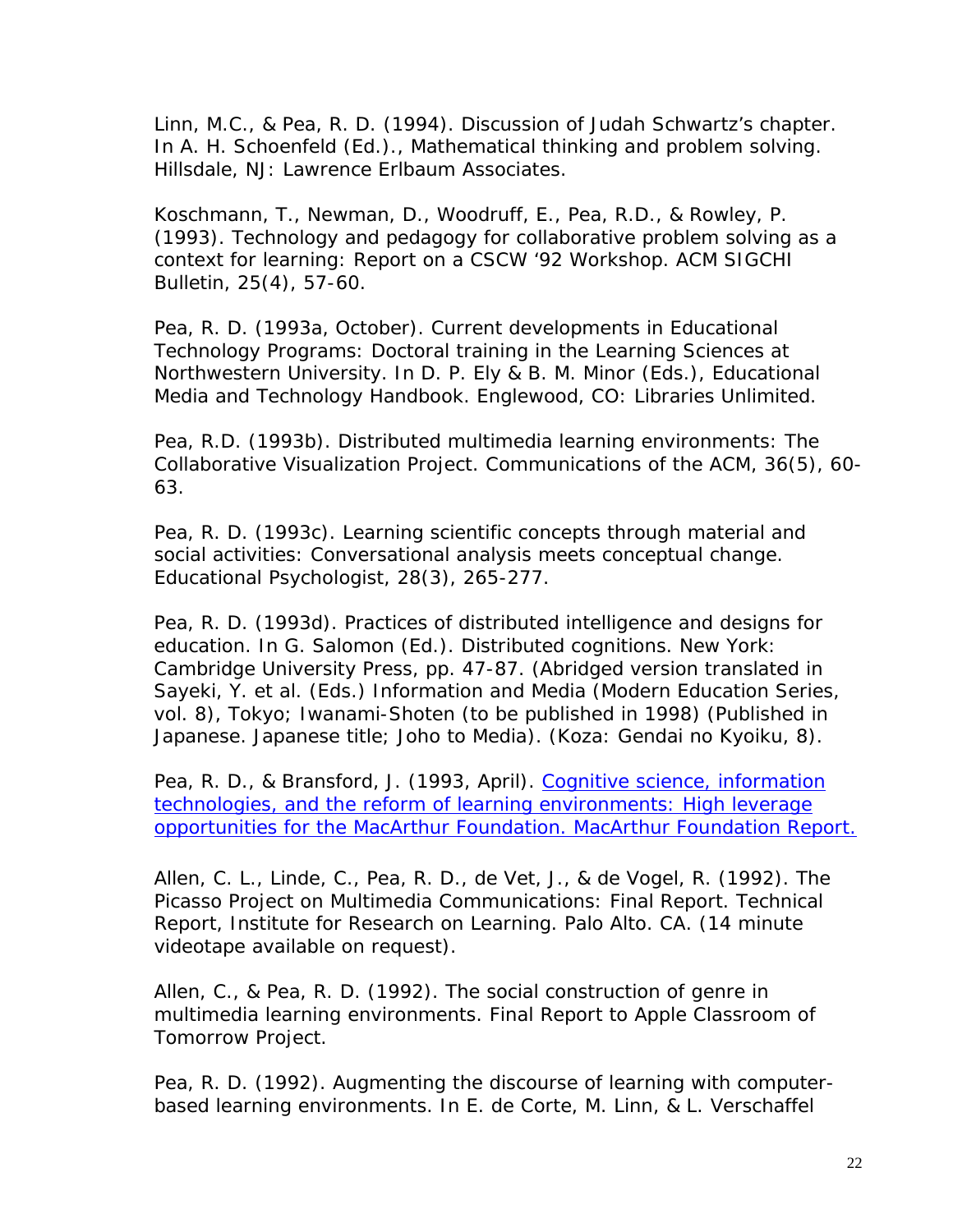(Eds.), Computer-based learning environments and problem-solving (NATO Series, subseries F: Computer and System Sciences). New York: Springer-Verlag GmbH (pp. 313-343).

Pea, R. D., Allen, S., Sipusic, M., Goldman, S., Reiner, M., and Jul, S. (August). Designing classroom discourse resources for conceptual change in science. Final Report to the National Science Foundation, #MDR-88- 55582. (26 minute videotape available on request).

Pea, R. D., & Gomez, L. (1992a). Distributed multimedia learning environments: Why and how? Interactive Learning Environments, 2(2), 73-109.

Pea, R.D. & Gomez, L. (1992b, September). Learning through collaborative visualization: Shared technology learning environments for science. Proceedings of SPIE '92 (International Society of Photo-Optical Instrumentation Engineers): Enabling Technologies for High-Bandwidth Applications, Vol. 1785, pp. 253-264.

Pea, R.D. (1991, July). Learning through multimedia. IEEE Computer Graphics and Applications, 11(4), 58-66 (Translated in Italian and republished in Golem Newsletter, March, 1992, 4(3), 6-13.)

Pea, R.D., Sipusic, M., & Allen, S. (1991). Seeing the light on optics: Classroom-based research and development for conceptual change. In S. Strauss (Ed.), Development and Learning Environments: Seventh Annual Workshop on Human Development. Norwood, NJ: Ablex. (editor never submitted final manuscript to publisher; manuscript available on request.)

Pea, R. D. (1990). Inspecting everyday mathematics: Reexamining culture-cognition relations. Educational Researcher, 19(4), 28-31.

Pea, R.D., Boyle, E., and de Vogel, R. (1990). Design spaces for multimedia composing tools. In B. Bowen (Ed.), Designing for Learning. Cupertino, CA: Apple Computer Press.

Roschelle, J., Pea, R. D., & Trigg, R. (1990). VideoNoter: A tool for exploratory video analysis. Institute for Research on Learning, Technical Report, No. 17.

Thornburg, D.G., & Pea, R.D. (1990). Synthesizing instructional technologies and educational culture: Exploring cognition and metacognition in the social studies. J. of Educational Computing Research. 1989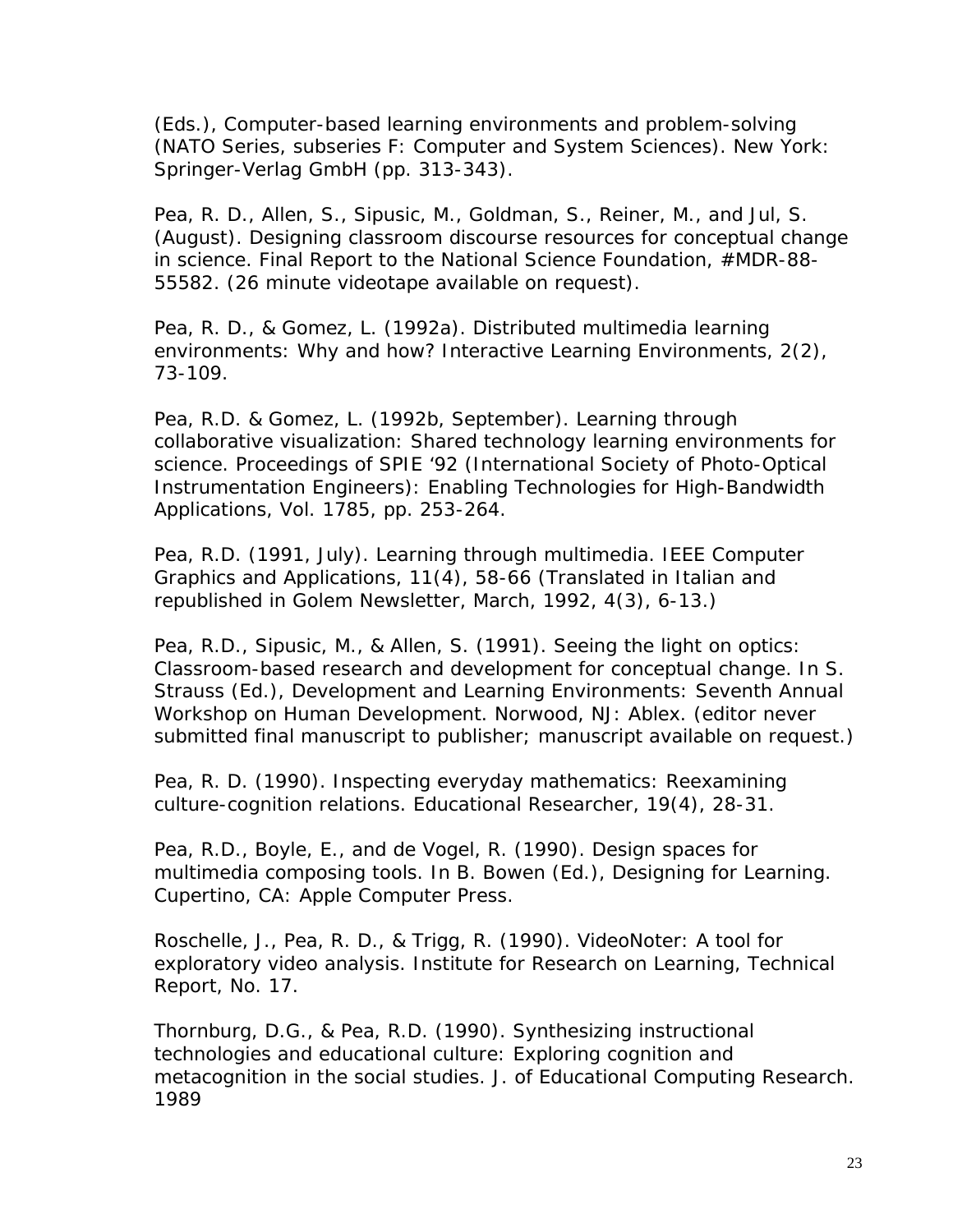Falmagne, R. J., Mawby, R. A., & Pea, R. D. (1989). Linguistic and logical factors in recognition of indeterminacy. Cognitive Development, 4, 141- 176.

Mills, M. I., & Pea, R. D. (1989). Mind and media in dialog: Issues in multimedia composition. In K. Hooper & S. Ambron (Eds.), Full-Spectrum Learning. Cupertino, CA: Apple Computer, Inc.

Roschelle, J., Pea, R. D., & Sipusic, M. (1989, April). Design of a tool for video analysis. Proceedings of ACM/SIGCHI Workshop on Video as a Research and Design Tool, MIT, Cambridge MA.

Pea, R. D. (1988a). Computers and excellence in the future of education. Annals of the New York Academy of Sciences, 517, 125-138.

Pea, R. D. (1988b). Putting knowledge to use. In R. S. Nickerson & P. Zodhiates (Eds.), Technology in education in the year 2020, pp. 169-212. Hillsdale, NJ: Erlbaum.

Pea, R.D., Eisenberg, M., & Turbak, F. (1988, August). Creatures of Habit: A computational system to enhance and illuminate the development of scientific thinking. Proceedings of the Tenth Annual Meeting of the Cognitive Science Society. Montreal, Canada. Hillsdale, NJ: Lawrence Erlbaum Associates.

Pea, R. D., & Soloway, E. (1988, June). The state of the art in educational technology R&D: Policy issues and opportunities. Proceedings of the International Conference on Intelligent Tutoring Systems, pp. 16-17, Montreal, Canada.

Hawkins, J., & Pea, R. D. (1987). Tools for bridging everyday and scientific thinking. Journal for Research in Science Teaching, 24(4), 291-307.

Kurland, D. M., Clement, C., Mawby, R., & Pea, R. D. (1987). Mapping the cognitive demands of learning to program. In D. Perkins, J. Lochhead, & J. Bishop (Eds.), Thinking: Progress on research and teaching (pp. 333-358). Hillsdale, NJ: Erlbaum.

McLaughlin, J. A., & Pea, R. D. (1987). The likelihood of correlational thinking in adults: A comparative study and methodological critique. Journal of Genetic Psychology Monographs.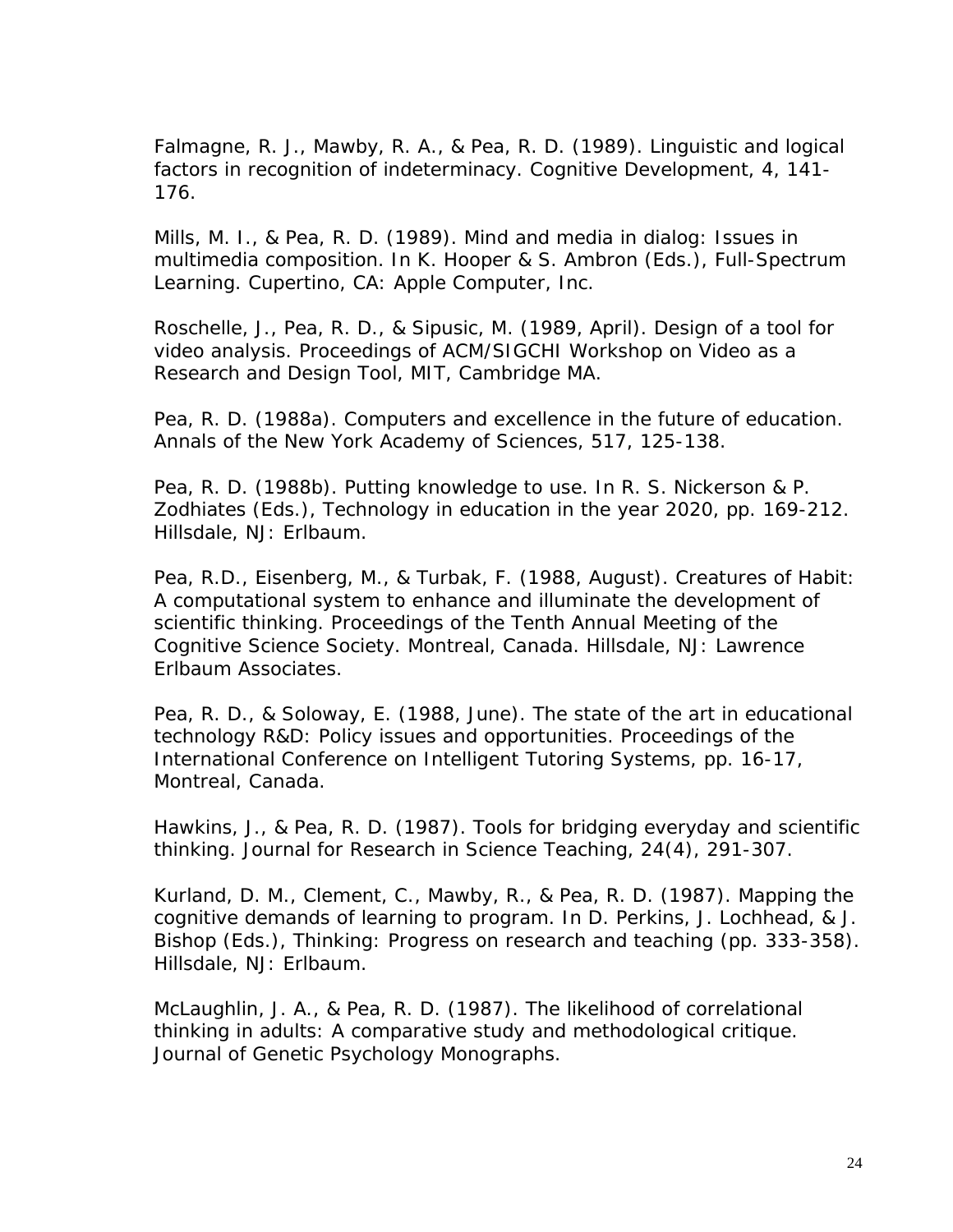Pea, R. D. (1987a). The aims of software criticism: Reply to Professor Papert. Educational Researcher, 16(5), 4-8.

Pea, R. D. (1987b). Cognitive technologies for mathematics education. In A. Schoenfeld (Ed.), Cognitive science and mathematics education (pp. 89-122). Hillsdale, NJ: Erlbaum.

Pea, R. D. (1987c). Making computer use humane (Review of Using computers: The human factors of information systems by Raymond S. Nickerson). Contemporary Psychology, 32, 420-421.

Pea, R. D. (1987d). Programming and problem-solving: Children's experiences with Logo. In T. O'Shea & E. Scanlon (Eds.), Educational computing (An Open University Reader). London: John Wiley & Sons. (Also Technical Report No. 12, Bank Street College, Center for Children and Technology, April 1983).

Pea, R. D. (1987e). Review of User-centered system design, edited by D. A. Norman and S. Draper. Journal of Educational Computing Research, 3(1), 129-134.

Pea, R. D. (1987f). Socializing the knowledge transfer problem. International Journal of Educational Research, 11, 639-663.

Pea, R. D., & Hawkins, J. (1987). Planning in a chore-scheduling task. In S. L. Friedman, E. K. Scholnick, & R. R. Cocking (Eds.), Blueprints for thinking: The role of planning in cognitive development (pp. 273-302). Cambridge: Cambridge University Press.

Pea, R. D., & Kurland, D. M. (1987). Cognitive technologies for writing development. In L. Frase (Ed.), Review of Research in Education, Vol. 14 (pp. 71-120). Washington DC: AERA Press.

Pea, R. D., & Russell, R. L. (1987). Ethnography and the vicissitudes of talk in psychotherapy. In R. L. Russell (Ed.), Spoken language in psychotherapy: Strategies of discovery. New York: Plenum.

Pea, R. D., & Soloway, E. (1987, October). The state of the art in educational technology R&D: Policy issues and opportunities. Technical Report prepared for the Office of Technology Assessment, Washington, DC (NTIS Order #OB 88-194 634/AS; 145 pp.)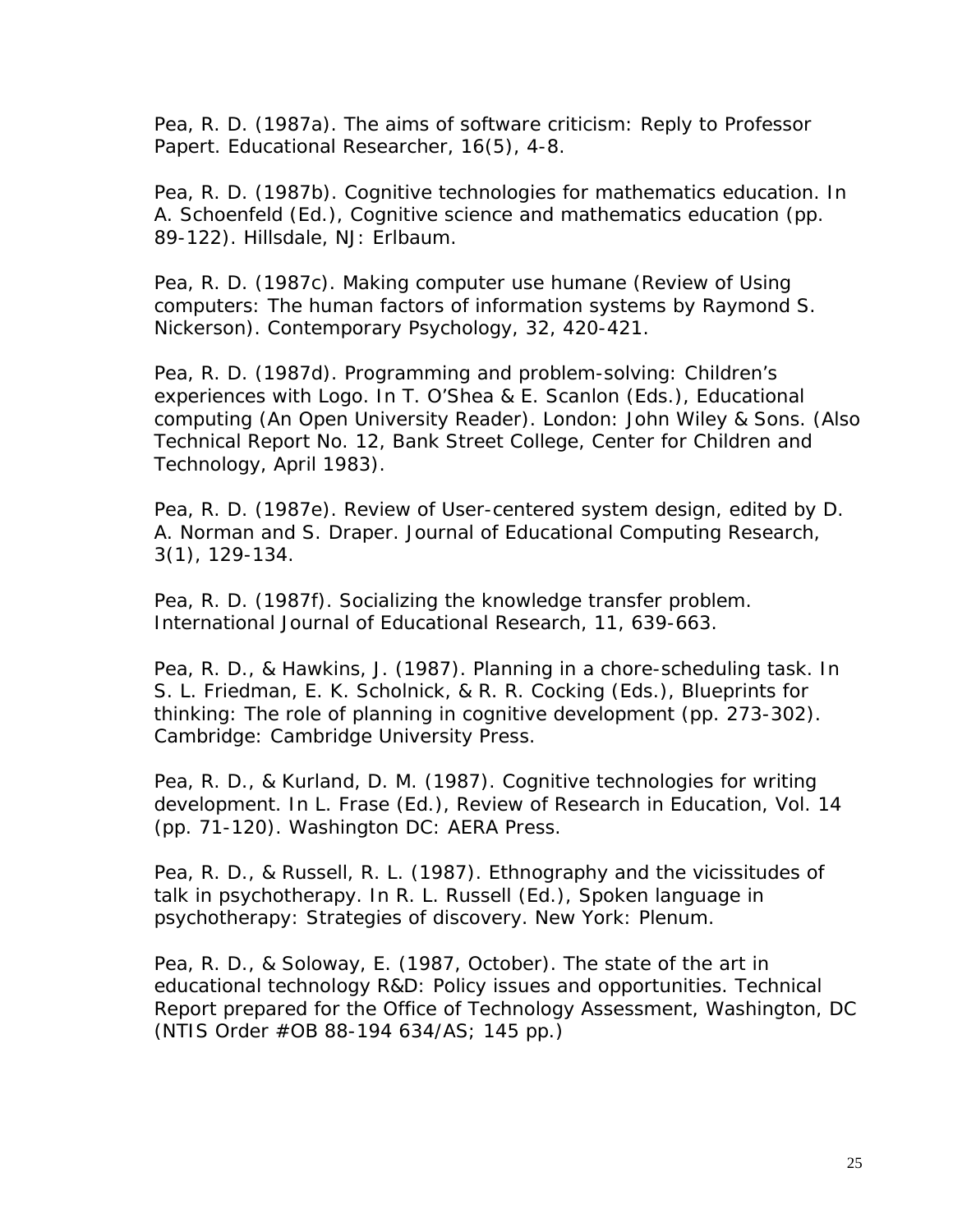Pea, R. D., Soloway, E., & Spohrer, J. (1987). The buggy path to the development of programming expertise. Focus on Learning Problems in Mathematics, 9(1), 5-30.

Kurland, D. M., Pea, R. D., Clement, C., & Mawby, R. (1986). A study of the development of programming ability and thinking skills in high school students. Journal of Educational Computing Research, 2(4), 429-458. (Reprinted in E. Soloway & J. Spohrer (Eds.), Studying the novice programmer. Hillsdale, NJ: Erlbaum, 1989.)

Pea, R. D. (1986). Language-independent conceptual bugs in novice programming. Journal of Educational Computing Research, 2(1), 25-36.

Kurland, D. M., & Pea, R. D. (1985). Children's mental models of recursive Logo programs. Journal of Educational Computing Research, 1(2), 235- 243. (Reprinted in E. Soloway & J. Spohrer (Eds.), Studying the novice programmer. Hillsdale, NJ: Erlbaum, 1989.)

Pea, R. D. (1985a). Beyond amplification: Using computers to reorganize human mental functioning. Educational Psychologist, 20, 167-182.

Pea, R. D. (1985b). Integrating human and computer intelligence. In E. L. Klein (Ed.), New directions for child development: No. 28, Children and computers (pp. 75-96). San Francisco: Jossey-Bass.

Pea, R. D. (1985c). Learning to think mathematically. The Bank Street Software Letter, 1(3), 1-2, 4.

Pea, R. D., Kurland, D. M., & Hawkins, J. (1985). Logo programming and the development of thinking skills. In M. Chen & W. Paisley (Eds.), Children and microcomputers: Formative studies (pp. 193-212). Beverly Hills, CA: Sage.

Hawkins, J., Pea, R. D., Glick, J., & Scribner, S. (1984). "Merds that laugh don't like mushrooms": Evidence for deductive reasoning by preschoolers. Developmental Psychology, 20(4), 584-594.

Mawby, R., Clement, C., Pea, R. D., & Hawkins, J. (1984, February). Structured interviews on children's conceptions of computers. Technical Report No. 19, Bank Street College, Center for Children and Technology. (Also ERIC-ED-249-932).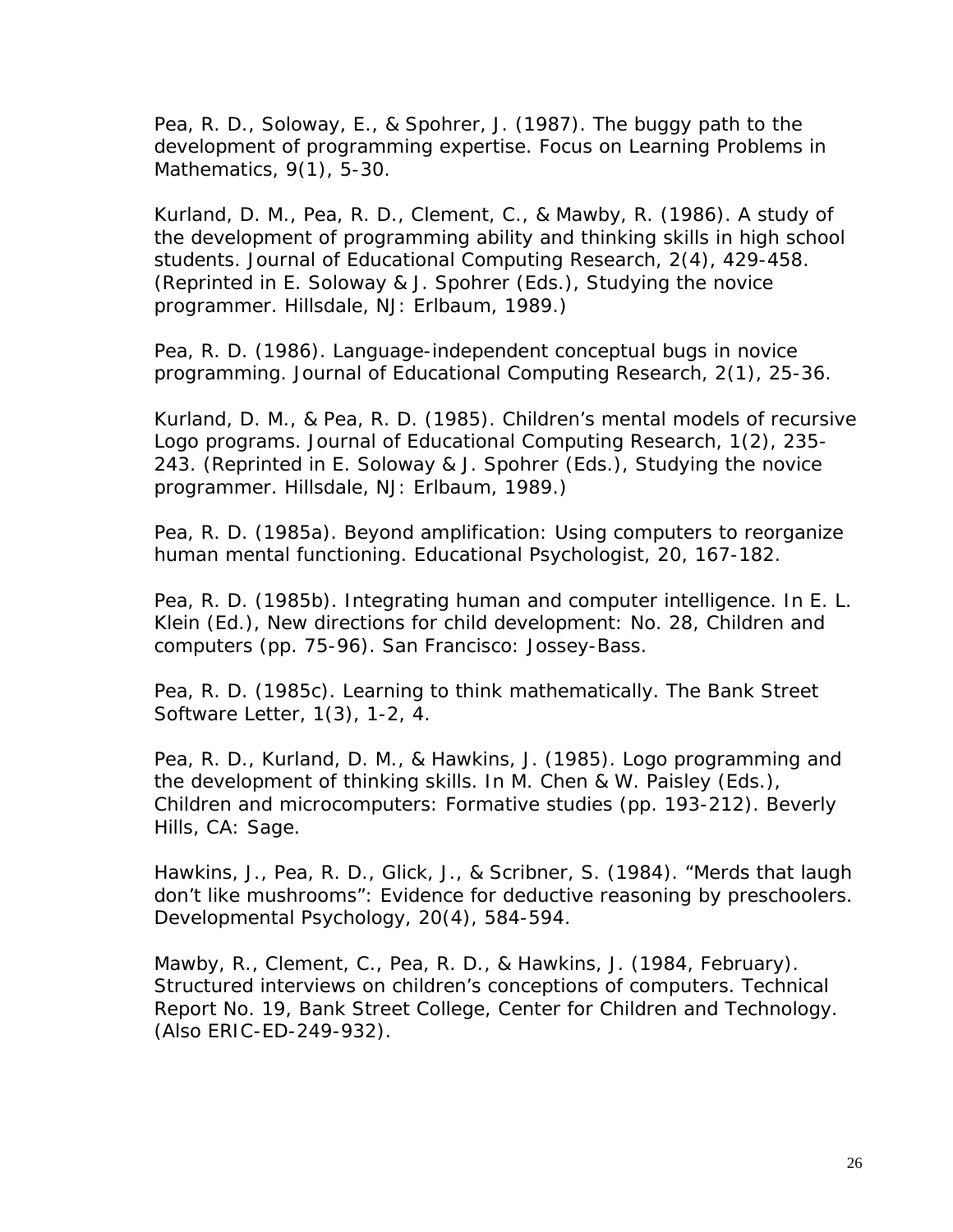Pea, R. D. (1984). Symbol systems and thinking skills: Logo in context. Proceedings of the 1984 National Logo Conference (Also in Technical Report No. 29, Bank Street College, Center for Children and Technology.)

Pea, R. D., & Kurland, D. M. (1984). On the cognitive effects of learning computer programming. New Ideas in Psychology, 2, 137-168.

Pea, R. D., & Kurland, D. M. (1983, June). On the cognitive prerequisites of learning computer programming. Report to NIE (Contract #400-83- 0016). Technical Report No. 18, Bank Street College, Center for Children and Technology. (Also ERIC-ED-249-931). 1982

Jewson (Hawkins), J., & Pea, R. D. (1982, August). Logo research at Bank Street College. Byte, 332-333.

McLaughlin, J. A., & Pea, R. D. (1982). Children's comprehension of relational terms: Two developmental levels. In C. E. Johnson & C. L. Thew (Eds.), Proceedings of the Second International Congress on Child Language (Vol. 1, pp. 284-293). Lanham, MD: University Press.

Pea, R. D. (1982a). Origins of verbal logic: Spontaneous denials by twoand three-year olds. Journal of Child Language, 9, 597-626.

Pea, R. D. (1982b, November). Prospects and challenges for using microcomputers in schools. Technical Report No. 7. New York: Bank Street College, Center for Children and Technology.

Pea, R. D. (1982c). Werner's influences on contemporary psychology. Human Development, 25, 303-308.

Pea, R. D. (1982d). What is planning development the development of? In D. Forbes & M. T. Greenberg (Eds.), New directions for child development: No. 18, Children's planning strategies (pp. 5-27). San Francisco: Jossey-Bass.

Pea, R. D. (1982e). Why not communicate about communication? Contemporary Psychology, 27, 540-541.

Pea, R. D., & Kaplan, B. (1982). Lexical development from the perspective of genetic dramatism. In C. E. Johnson & C. L. Thew (Eds.), Proceedings of the Second International Congress on Child Language (Vol. 2). Lanham, MD: University Press.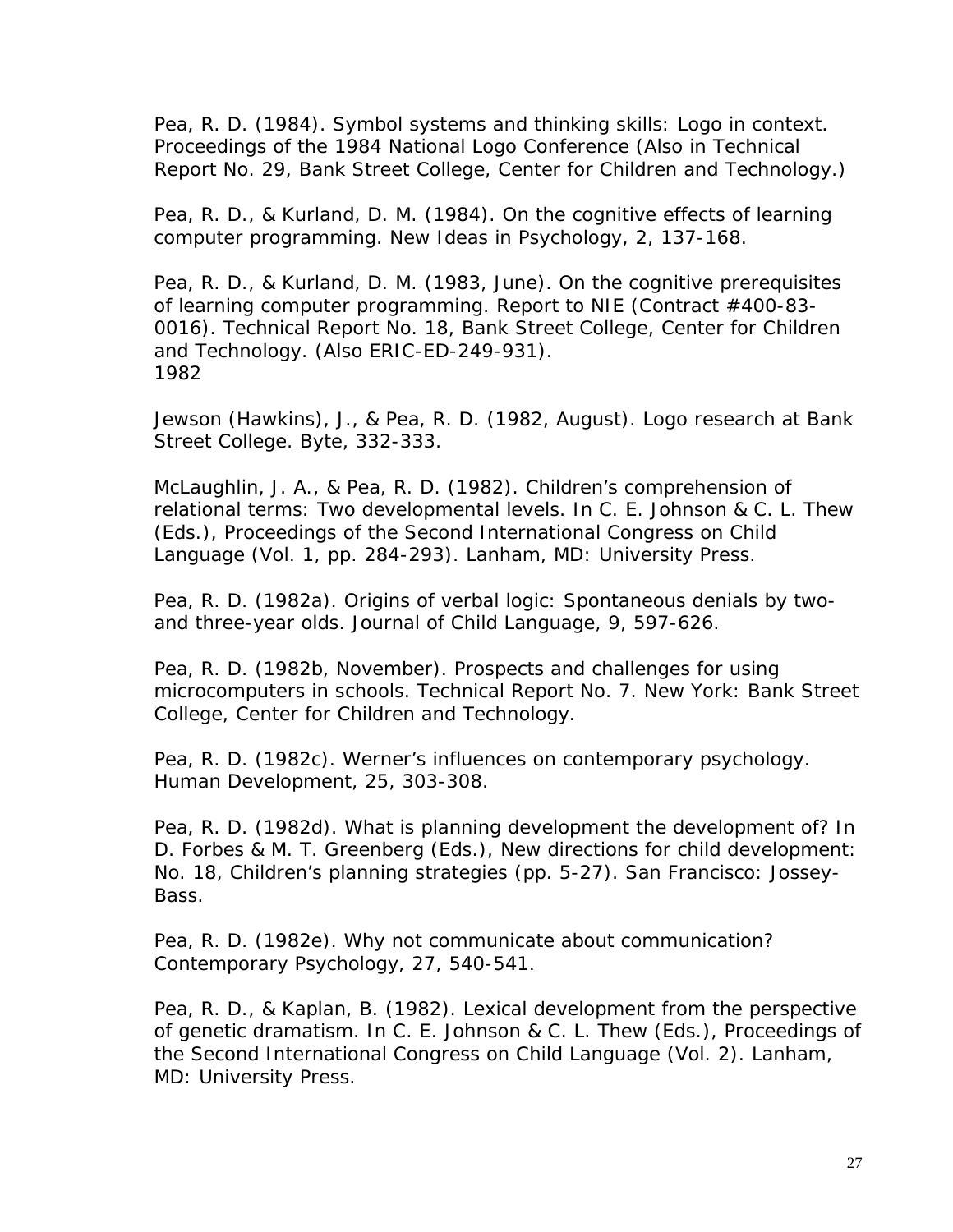Pea, R. D., & Mawby, R. (1982). The semantics of modal auxiliary use by preschoolers. In C. E. Johnson & C. L. Thew (Eds.), Proceedings of the Second International Congress on Child Language (Vol. 2). Lanham, MD: University Press.

Posner, M. I., Pea, R. D., & Volpe, B. (1982). Cognitive neuroscience: Developments toward a scientific synthesis. In J. Mehler, E. Walker, & M. Garrett (Eds.), On mental representation: Experimental and theoretical studies of cognitive processes and capacities (pp. 251-276). Hillsdale, NJ: Erlbaum.

Teske, J., & Pea, R. D. (1981). Metatheoretical issues in cognitive science. Journal of Mind and Behavior, 2(2), 123-178.

Pea, R. D. (1980). The development of negation in early child language. In D. R. Olson (Ed.), The social foundations of language and thought: Essays in honor of Jerome S. Bruner (pp. 156-186). New York: W.W. Norton.

Pea, R. D. (1980). Logic in early child language. Annals of the New York Academy of Sciences, 345, 27-43.

Pea, R. D. (1979). Can information theory explain early word choice? Journal of Child Language, 6, 397-410.

Pea, R. D. (1978). Piaget and babies abroad. Contemporary Psychology, 23, 557-559.

Pea, R. D. (1978). Review of Play (C. Garvey) and Play (J. Bruner, K. Sylva, A. Jolly). Quarterly Newsletter of Comparative Human Development.

# **RECENT SELECT CONFERENCE PAPERS AND COLLOQUIA**

Roschelle, J. & Pea, R. D. (2002, January 7-11). A walk on the WILD side: How wireless handhelds may change computer-supported collaborative learning (CSCL). Keynote Address, International Conference on Computer Supported Collaborative Learning. Boulder, Colorado.

Brecht, J., Chung, M., & Pea, R. (2002, January 7-11). CML – The ClassSync Modeling Language. Technical Paper, International Conference on Computer Supported Collaborative Learning. Boulder, Colorado.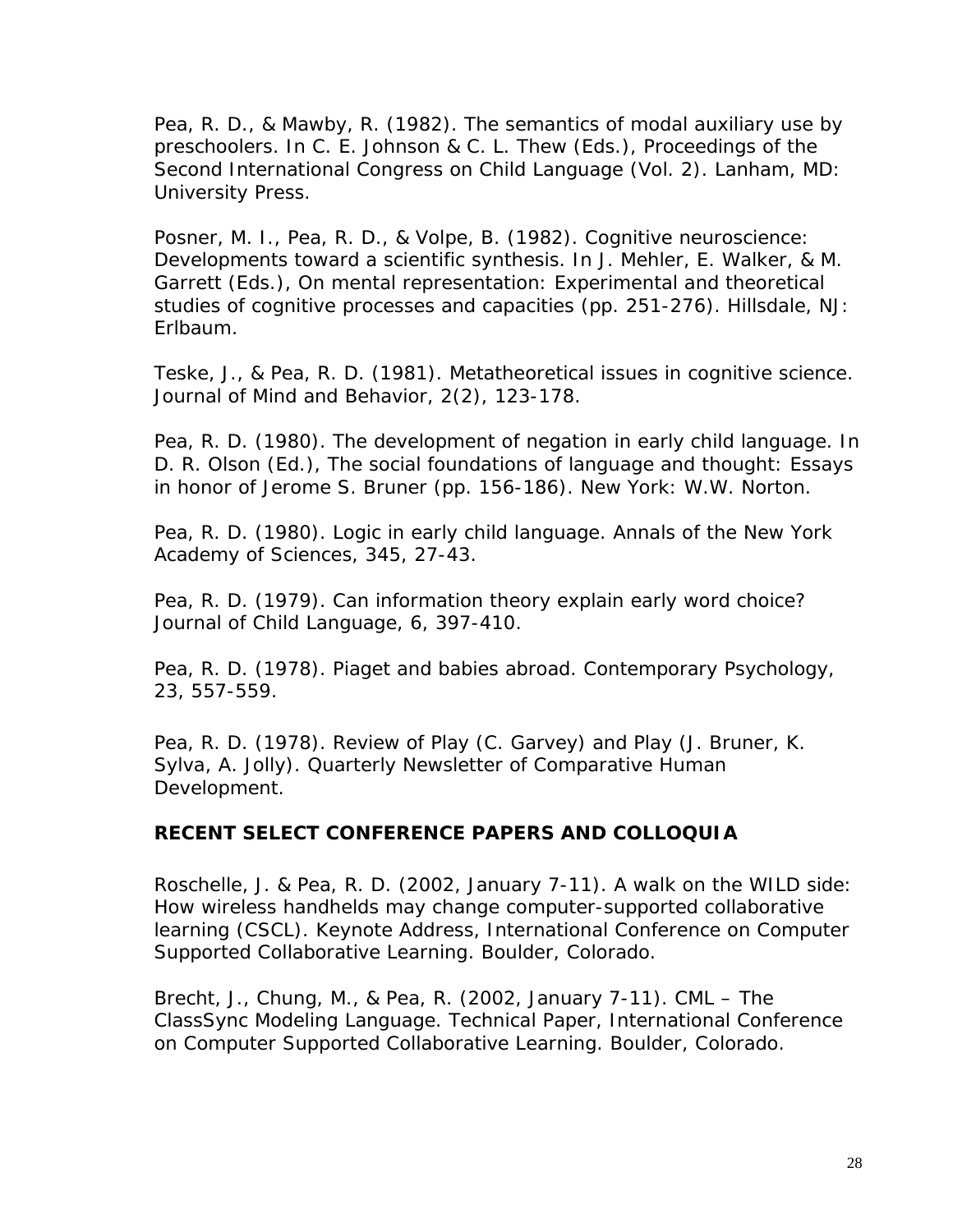Pea, R. D. (2001, June 27). Roles for technology in teacher learning and education. NECC (National Educational Computing Conference), Chicago, IL.

Pea, R. D. (2001, June 2). Leveraging Distributed Expertise in Learning and Teaching with Technologies. Invited Keynote Address to the International Conference on Intelligent Multimedia and Distance Education, Fargo, ND.

Pea, R. D. (2001, April 11). Integrating web-based video case studies and community tools for teacher professional development. In symposium entitled: "Defining the Video Case: What We Know and How We (Use Video To) Know It," Annual Meetings of the American Educational Research Association, Seattle, WA.

Pea, R. D., Hsi, S., & Baumgartner, E. (2001, March 30). Using Synergy Partnerships to Design Technology-Enhanced Project-Based Learning Environments. Project-Based Learning Conference: "Kids Who Know and Do," San Francisco, CA.

Pea, R. D. (2001, March 13). New technologies for teacher professional development. IIR's 3rd Annual Education Industry Investment Forum, Phoenix, Az.

Pea, R.D. (2001, February 27). Frameworks and tools for on-line teacher development support. Invited presentation to the Executive Board of the AACTE (American Association of Colleges for Teacher Education), Dallas TX.

Pea, R. D. (2001, February 19). Developments in distributed learning environments for middle school mathematics and teacher learning. AAAS Forum for School Science and Mathematics, Symposium: A Fresh Look at Technology in Support of Learning by All Students. San Francisco, CA.

Pea, R.D. (2001, January 24-25). Symposium on Improving Learning with Information Technologies (Co-Chair and Moderator). National Academies of Sciences and Engineering.

Pea, R. D. (2000, December 9). Technology, equity, and K-12 learning. Bridging the digital divide: California Public Affairs Forum, Stanford University Law School, Stanford CA.

Pea, R. D. (2000, December 8). Leveraging Distributed Expertise in Learning and Teaching with Technologies. Intel's Education Forum: Trends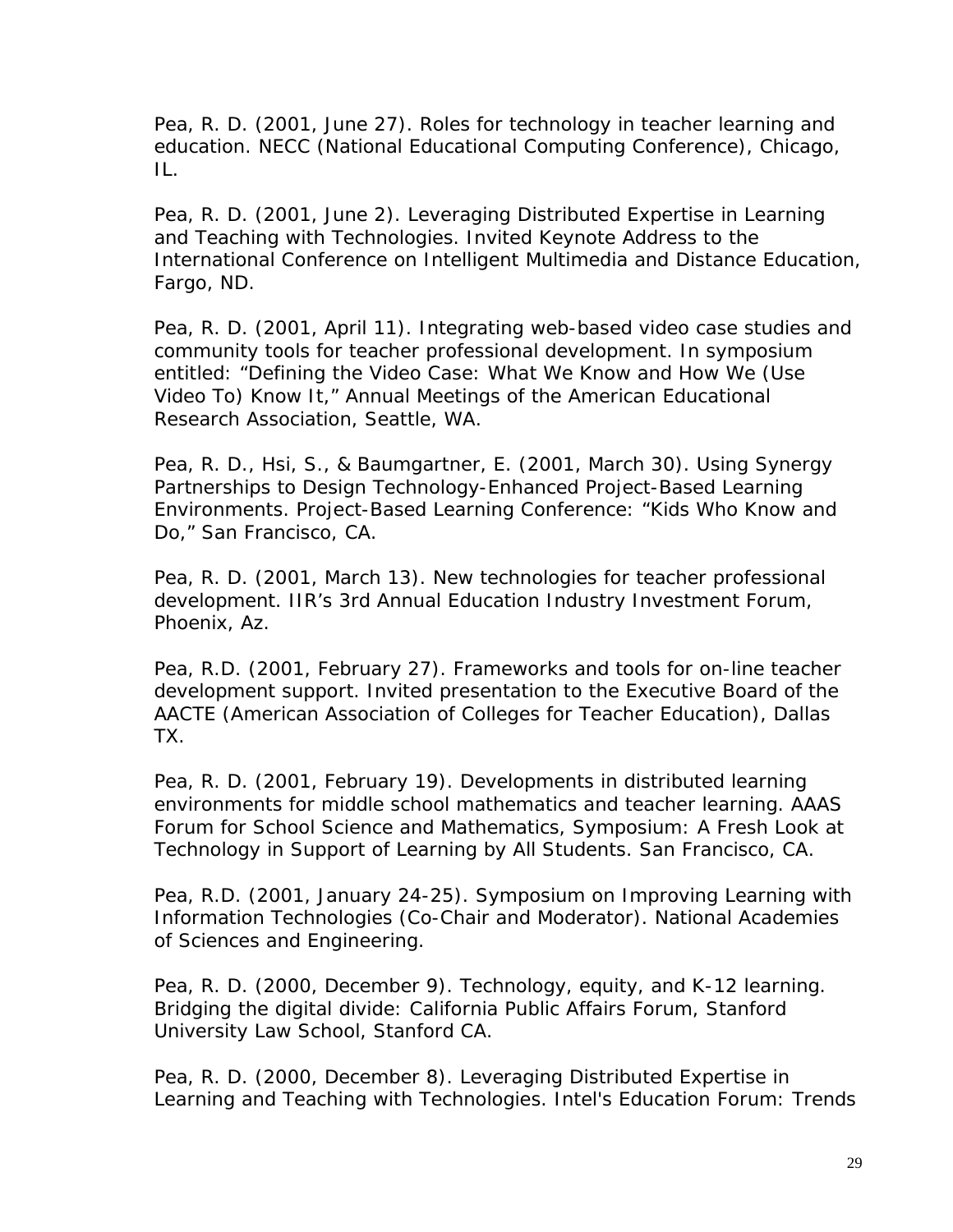and Opportunities in Education, Intel Architecture Laboratory, Hillsboro, Oregon.

Pea, R. D. (2000, November 28-29). Critical tools for a distributed federation of learning technologies R&D: Simware, socioware, and other enablers. NSF Workshop on a Proposed Learning Federation, Washington DC. (also see http://207.21.219.248/).

Pea, R. D. (2000, May 26). Towards Integrating the Sciences and Technologies of Learning for Education. University of Washington, Invited Colloquium to PETTT (Program for Educational Transformation through Technology). Seattle, WA.

Pea, R. D. (2000, March 6). Leveraging the web for continuous K-12 mathematics and sciences teacher professional development. Invited address by the Association for Computing Machinery's Symposium for the National Commission for Improving Mathematics and Science Education ("Glenn Commission"). Washington, DC.

Pea, R.D. (2000, February 10). Networked improvement communities in K-12 education. Invited presentation to Doug Engelbart's Colloquium, " An In-Depth Look at The Unfinished Revolution in Computing and Society," Stanford University.

Pea, R.D. (1999, October 7). Learning in the age of collective intelligence. The ITU Conference, Oslo, Norway, Keynote address.

Pea, R. D. (1999, June 2). The sciences and technologies of learning. Inaugural Learning Sciences Colloquium, National Science Foundation, Washington DC.

Pea, R. D. (1999, May 7). Next-generation learning technologies: Critical synthesis. US Department of Education Briefing for Deputy Undersecretary of Education Michael Smith.

Pea, R. D. et al. (1999, April 22). Toward a learning technologies knowledge network. AERA Presidential Symposium on Current Applications of Instructional Theory in Technology. Annual Meetings of the American Educational Research Association, Montreal, Canada.

Roschelle, J., DiGiano, C., Pea, R., & Kaput, J. (1999, March 1-4). Educational Software Components of Tomorrow (ESCOT). Proceedings of M/SET 99. International Conference on Mathematics/ Science Education & Technology. San Antonio, Texas.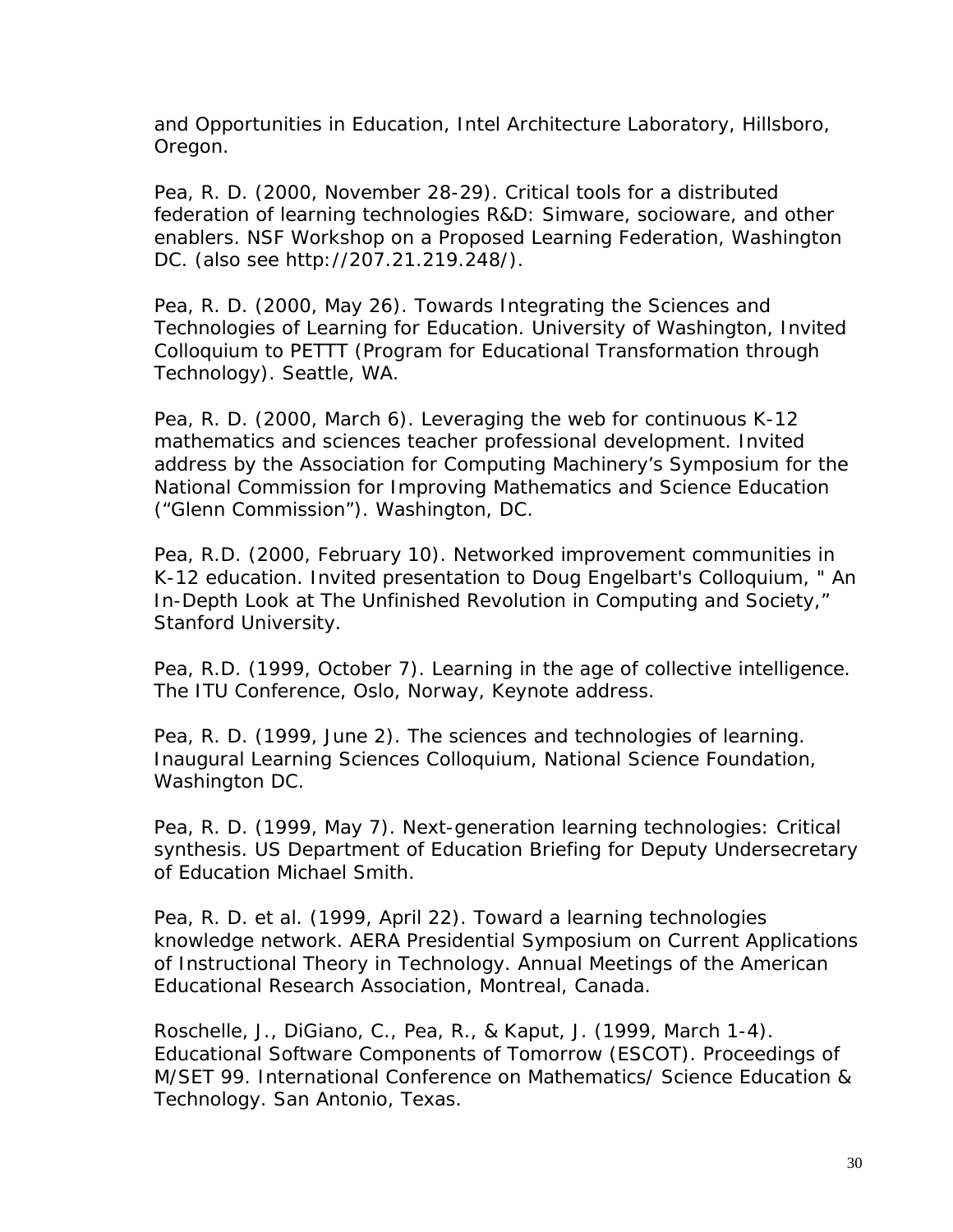Pea, R. D. (1998, November 16)."What's up down south?" Plans and progress from the Center for Innovative Learning Technologies. Invited address, TeleLearning98, Vancouver, British Columbia, Canada.

Pea, R. D. (1998, November 14). "Hot technologies" for net learning advances. Invited address and advisement with the Canadian TeleLearning-NCE Board of Directors, Vancouver, British Columbia.

Pea, R. D. Prospecting the future of learning technologies and communities: Ecological trends and the questions they raise. (1998).

Ameritech Lecture and Plenary Event, Michigan State University, Great Lakes Region Shaping the Future Workshop on Teaching, Learning and Assessment in Undergraduate Science, Mathematics Engineering (sponsored by the National Science Foundation). (June 4). Also keynote address to the Global Learning Conference, Copenhagen, Denmark (October 20).

Pea, R. D. (1998, October 13). Issues in the design of distributed intelligence and the growth of virtual learning communities. Invited address and roundtable discussions for the University of California series on "The University in the 21st Century." U. California, Berkeley, Center for Studies in Higher Education.

Pea, R. D., Schlager, M., & Roschelle, J. (1998, September 13). TAPPED IN and ESCOT as two "partnership networks" for research innovation in learning technologies. Presentation to invited session to the Software Publishers' Association on "Successes in Commercializing Learning Technologies Research-Based Products," Chicago, IL.

Pea, R. D. Learning, Loops, and Literacy. (1998, March 22-25). PCForum (Hosted by Release 2.0, Esther Dyson), Invited Panelist, Tucson, AZ.

Pea, R. D. (1998, February 5). The pros and cons of technology in the classroom: Debate with Larry Cuban. Sponsored by Bay Area School Reform Collaborative, Hewlett Packard Labs, Palo Alto, CA. Transcript and discussions available on the web at:

http://www.tappedin.org/info/teachers/debate.html.

Pea, R.D., Roschelle, J., DiGiano, C., Schank, P., & Schlager, M. (1997, December 18). A flying circus on the collaborative tailoring of educational objects. Invited plenary session of the Third International Conference on